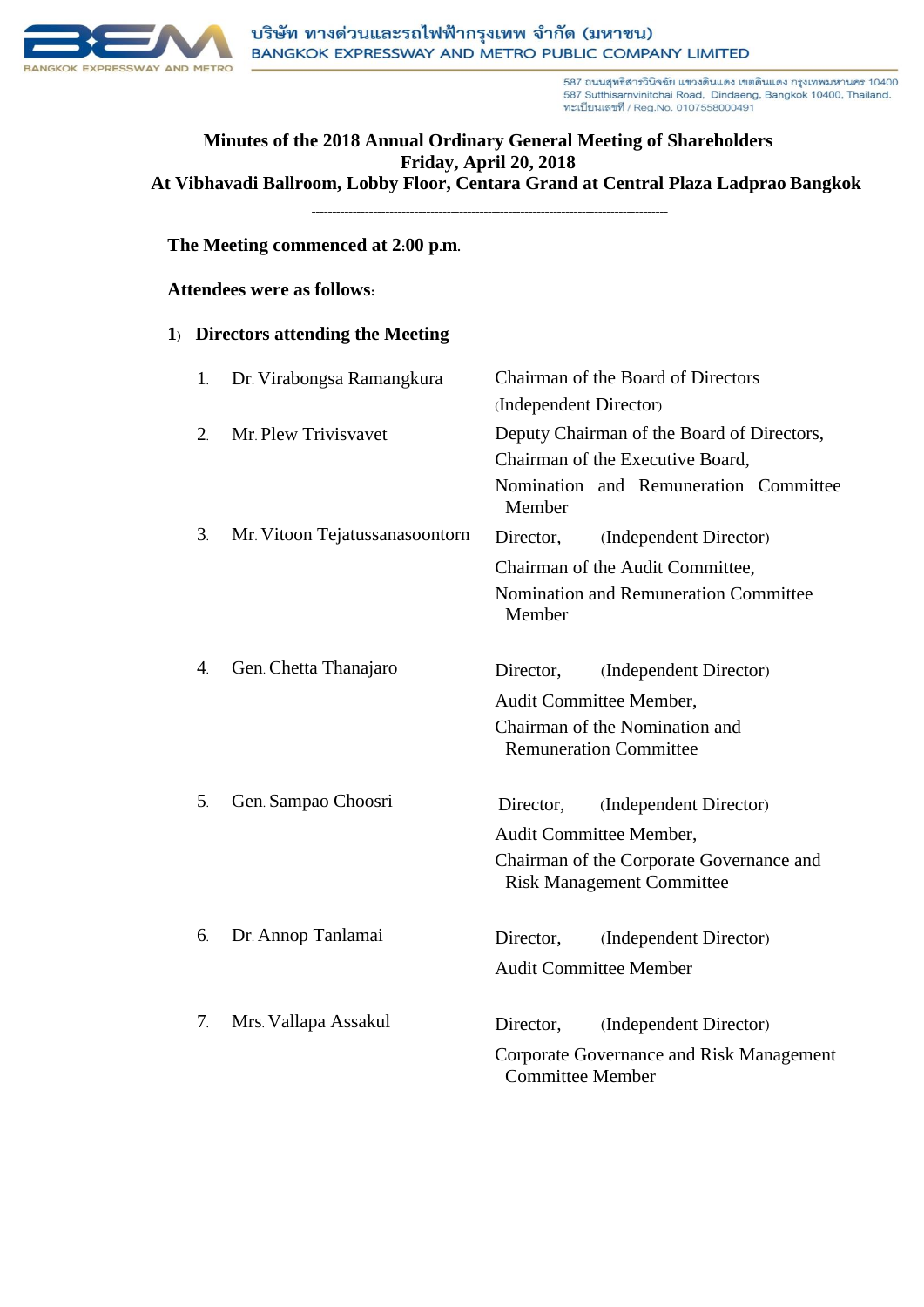

|    | 8.             | Mr. Supong Chayutsahakij              | Director, Executive Director and Nomination<br>and Remuneration Committee Member                                                      |  |
|----|----------------|---------------------------------------|---------------------------------------------------------------------------------------------------------------------------------------|--|
|    | 9.             | Mr. Phongsarit Tantisuvanitchkul      | Director, Executive Director and                                                                                                      |  |
|    |                |                                       | Corporate Governance and Risk Management<br><b>Committee Member</b>                                                                   |  |
|    |                | 10. Mr. Werapong Suppasedsak          | Director                                                                                                                              |  |
|    |                | 11. Mr. Yuttana Yimgarund             | Director                                                                                                                              |  |
|    |                | 12. Mr. Prasit Dachsiri               | Director                                                                                                                              |  |
|    |                | 13. Dr. Sombat Kitjalaksana           | Director, Executive Director,<br>Corporate Governance and Risk Management<br>Committee Member, and<br><b>Managing Director</b>        |  |
|    |                | 14. Mrs. Payao Marittanaporn          | Director, Executive Director,<br><b>Corporate Governance and Risk</b><br>Management Committee Member, and<br><b>Managing Director</b> |  |
|    |                | 2) Director not attending the Meeting |                                                                                                                                       |  |
|    | $\mathbf{1}$ . | M.L. Prasobchai Kasemsant             | Director<br>requested to be excused from the<br>Meeting since he was engaged in<br>another business overseas)                         |  |
|    | 2.             | Mr. Panit Dunnvatanachit              | Director                                                                                                                              |  |
|    |                | 3) Executives attending the Meeting   |                                                                                                                                       |  |
|    | 1.             | Mr. Sanguan Kunatinun                 | Deputy Managing Director: Expressway<br>Engineering                                                                                   |  |
|    | 2.             | Mrs. Sudruthai Prommart               | Deputy Managing Director: Expressway<br>Operation                                                                                     |  |
|    | 3.             | Mr. Phakpoom Thaweewittayarut         | <b>Deputy Managing Director:</b><br><b>Administration and Company Secretary</b>                                                       |  |
|    | 4.             | Miss Panan Tosuwanthaworn             | Deputy Managing Director: Finance                                                                                                     |  |
|    | 5.             | Mr. Witoon Hatairatana                | Deputy Managing Director: Railway<br><b>System Operation and Engineering</b>                                                          |  |
|    | 6.             | Mr. Alvin Gee                         | Deputy Managing Director: Operation<br>Support                                                                                        |  |
|    | 7.             | Dr. Vites Techangam                   | <b>Deputy Managing Director: Technology</b><br>and E-Business                                                                         |  |
| 4) |                | <b>Auditor, EY Office Limited</b>     |                                                                                                                                       |  |

1. Miss Isaraporn Wisutthiyan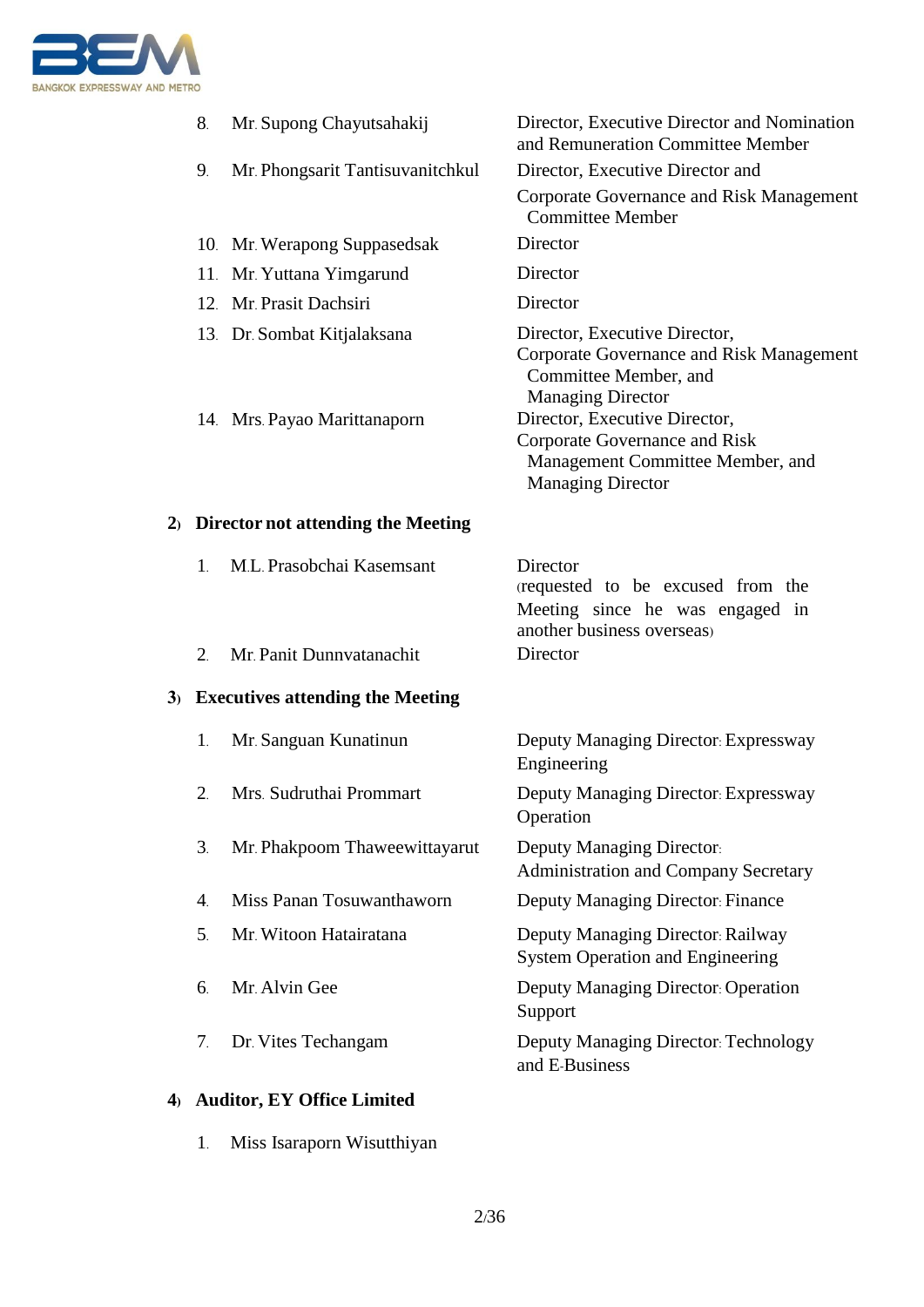

# **5) Legal Advisors**

# **The Legists Group**

- 1. Mr. Nopadol Intralib
- 2. Miss Sawitree Treenawarut Examiner of voting results

#### **6) Financial Advisor, Advisory Plus Co., Ltd.**

1. Mr. Thawatchai Vorawandthanachai

## **7) Independent Financial Advisor, Capital Advantage Company Limited**

1. Mr. Patchara Netsuwan

## **8) Independent Financial Advisor, OptAsia Capital Co., Ltd.**

1. Mr. Annop Saengvanich

### **9) Representative of Shareholders' Right Protection Volunteer**

1. Mr. Adirek Pipatpatama

#### **10) Attending Shareholders**

As at the closing date of the share register for collection of names on March 13, 2018, the total number of shareholders who had the right to attend the Meeting was 64,437 shareholders with the total of 15,285,000,000 shares sold. There were a total of 2,298 shareholders attending the 2018 Annual Ordinary General Meeting of Shareholders, both in person and by proxy, which commenced at 2:00 p.m., holding among them 9,004,263,743 shares or 58.9092 percent of the total number of shares sold, thereby constituting the quorum in accordance with the Articles of Association of the Company, which stipulate that there shall not be less than 25 shareholders holding in aggregate not less than one-third of the total number of shares sold. As at the closing of the registration, there were a total of 2,937 shareholders, holding among them 10,438,633,975 shares or 68.2933 percent of the total number of shares sold.

Among 2,937 shareholders attending the Meeting, Gen. Sampao Choosri, Member of the Audit Committee and Chairman of the Corporate Governance and Risk Management Committee, who was an Independent Director and was not an interested person in the agenda items as proposed in this Meeting, attended the Meeting as proxy for 868 shareholders, holding among them 2,076,459,547 shares.

Prior to proceeding with the Meeting in accordance with the Agenda, the Chairman requested the Company Secretary to inform the Meeting of the Company's proceedings for the Ordinary General Meeting of Shareholders and vote casting.

**The Company Secretary** clarified to the Meeting that the details of procedures for vote casting and rules for counting of votes were described on page 57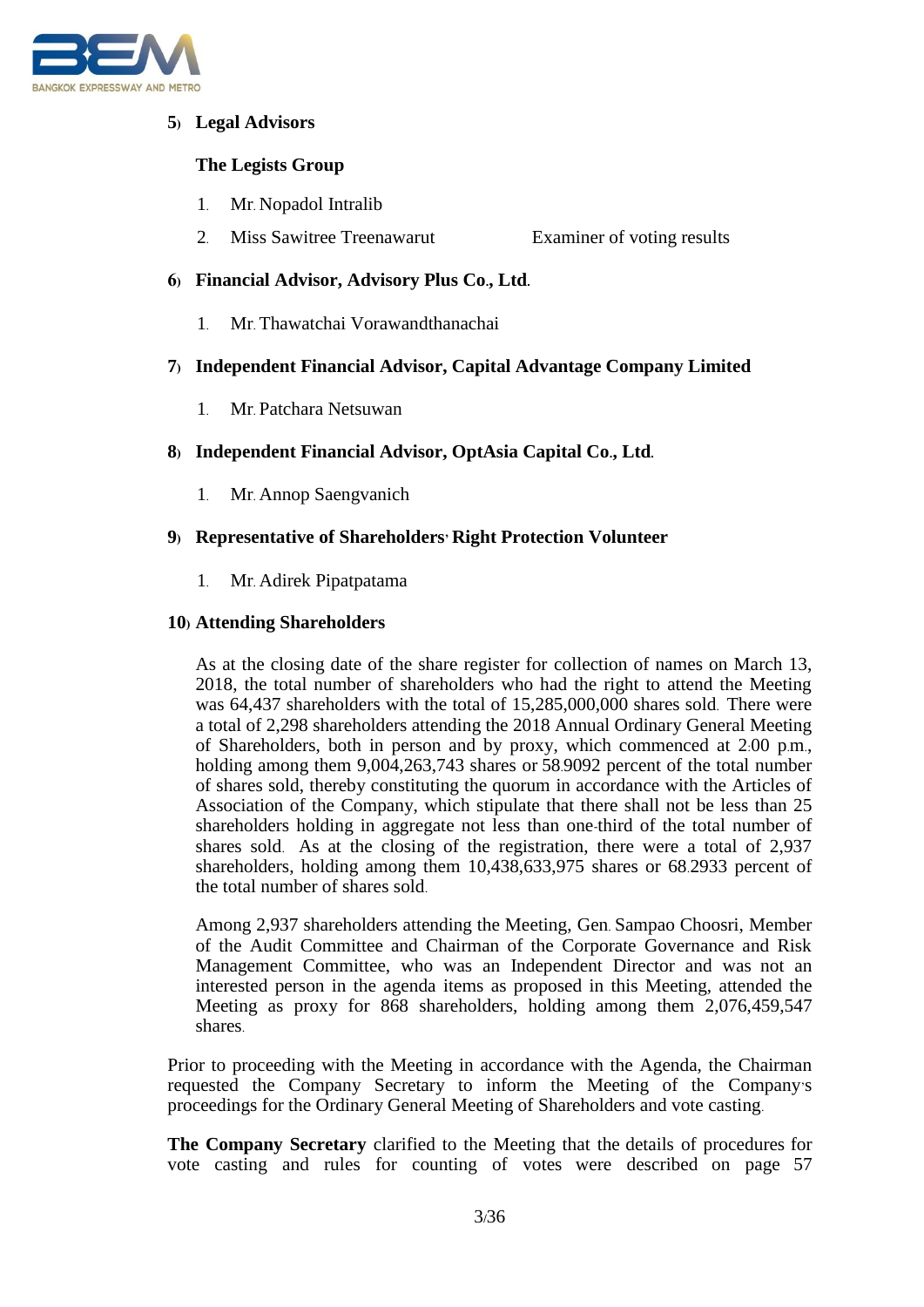

of the Notice of the Meeting as delivered to shareholders, which could be summarized as follows:

- 1. In casting a vote, one share shall have one vote.
- 2. Votes cast by the shareholders appointing their proxies in the proxy form on each agenda item, including votes cast by the shareholders appointing Gen. Sampao Choosri, independent director, as their proxy to attend the Meeting and cast their votes, shall be collected and processed in advance on computer by the Company Secretary to ensure the rapidity of the Meeting, and verified by the legal advisor from The Legists Group.
- 3. To ensure rapidity in vote counting, only the shareholders attending the Meeting in person, who intended to vote "against" or "abstain" in the voting cards (in yellow) as provided, were required to raise their hand in order for the officers to collect only the voting card(s) in which "vote(s) against" or "abstention(s)" was marked. Therefore, all remaining votes shall be deemed to "vote in favor".
- 4. A voting card which was filled in with a vote with no clear intent of a shareholder, such as, making marks in the space for both "vote in favor" and "vote against" and/or "abstention" or unclearly making a mark or crossing out any mark without his/her signature affixed or no making any mark in the voting card, etc., shall be "invalid".
- 5. During the proceeding with the Meeting, the shareholders were allowed to make inquiries. Any shareholders who wished to do so or wished to ask for clarification on any matter from the Board of Directors or management were requested to state his/her name-surname, and, in case of proxy, state the shareholder's name, for the correct and complete record in the Minutes of the Meeting. Such shareholders were requested their cooperation to make inquiries and have discussions concisely to ensure that the Meeting would be proceeded efficiently and without having an impact on the shareholders as a whole.
- 6. To ensure transparency of vote counting, two representative shareholders were thus invited to witness the vote counting with the legal advisor at the vote counting examination point.

In examination of the vote counting, two shareholders, namely, Miss Sudarat Kantawanitchakul and Miss Darin Rojatsawamongkhol, volunteered to witness the vote counting with Miss Sawitree Treenawarut, the legal advisor from The Legists Group.

### **Agenda 1 Consideration and approval of the Minutes of the Extraordinary General Meeting of Shareholders No. 1/2017**

The Chairman informed the Meeting that the Minutes of the Extraordinary General Meeting of Shareholders No. 1/2017, which was held on June 12, 2017, had already been delivered by the Company to the shareholders in advance, together with the Notice of the Meeting of Shareholders, as per the details on pages 11 to 23, and publicized on the Company's website since June 26, 2017; and the Company disseminated the digital recording of the Meeting on each agenda item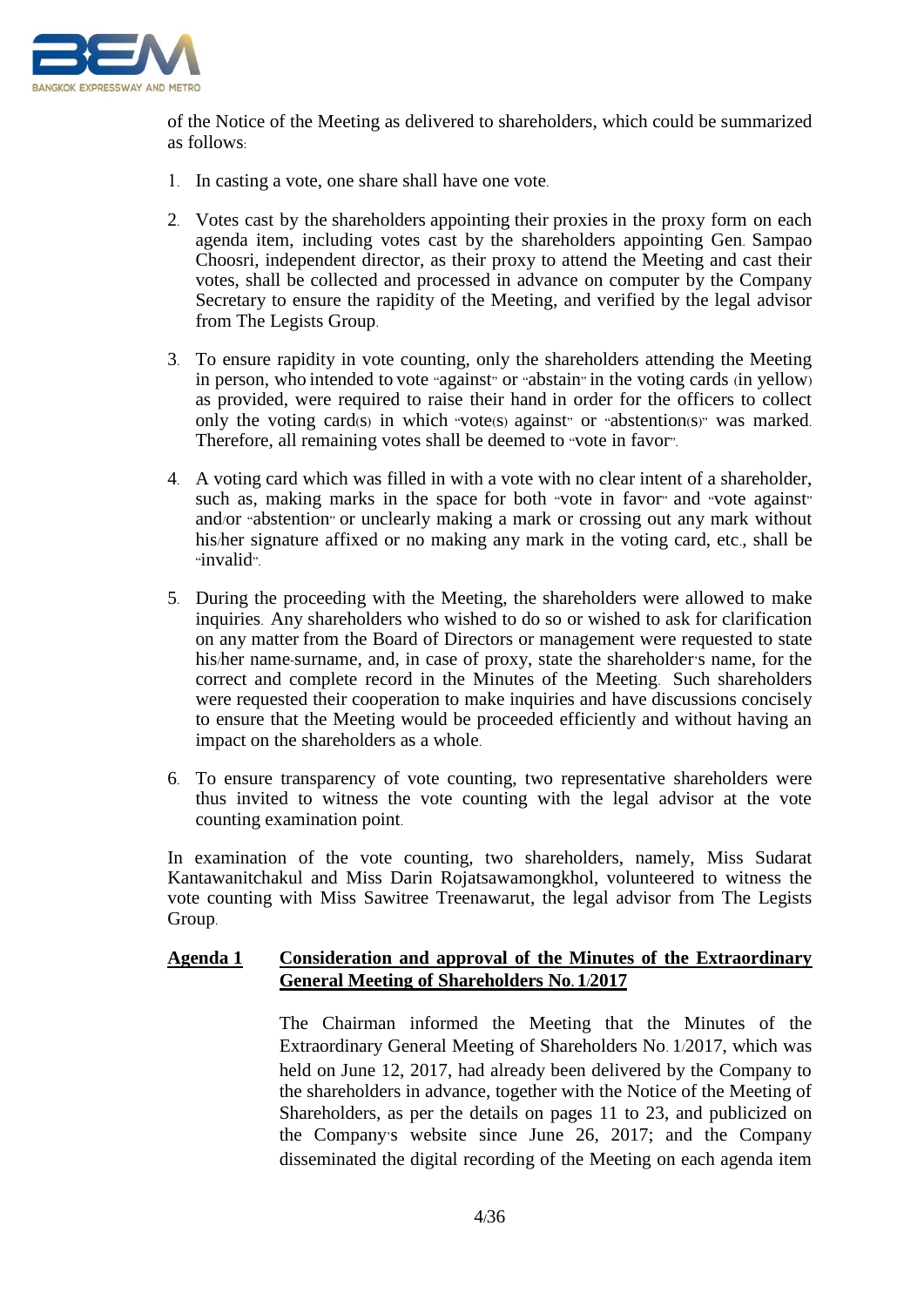

for shareholders' viewing through the Company's website, and without any shareholder proposing an amendment to the Minutes of the Meeting.

The Board of Directors considered the matter and was of the view that the Minutes of the Meeting were correctly, completely and clearly recorded, and thus such Minutes of the Meeting should be approved.

The Chairman allowed shareholders to make inquiries and provide opinions.

**Mr. Chatree Charoennueang, shareholder**, extended his thank to the Company for providing the shuttle bus service and registration counters for its elderly shareholders/proxies. But there were many elderly attendees at the Meeting, the Company was then requested to increase registration counters for them in the next meetings.

**Mr. Thammanoon Chulmaneechote, shareholder and proxy**, expressed his opinions as follows:

- 1. To support the corporate governance of the Company, there should be clarification on the Company's investment results for the shareholders' acknowledgment.
- 2. The work unit preparing for the Notice of the Meeting should be indicated on the left side at the bottom of the Notice of the Meeting in accordance with the Documentation System.
- 3. In recording the Minutes of the Meeting in the caption of directors' attendance at the Meeting, it should be recorded that the directors were "directors attending the meeting" and other persons were "attendees".

**Police Colonel Sermkiat Bumrungpruek, shareholder**, provided opinions that the Notice of the Meeting and its supporting documents were plentiful; and the Information Memorandums attached thereto should specify the date and signature(s) affixed by the director(s) in charge to ensure that the information therein could be used for reference.

**Mrs. Payao Marittanaporn, Managing Director**, clarified that such Information Memorandums were considered part of the Notice of the Meeting and were dated March 30, 2018 with the signature affixed by the Chairman of the Board of Directors. Such Information Memorandums were prepared to serve as information in support of consideration of the connected agenda, together with the opinions of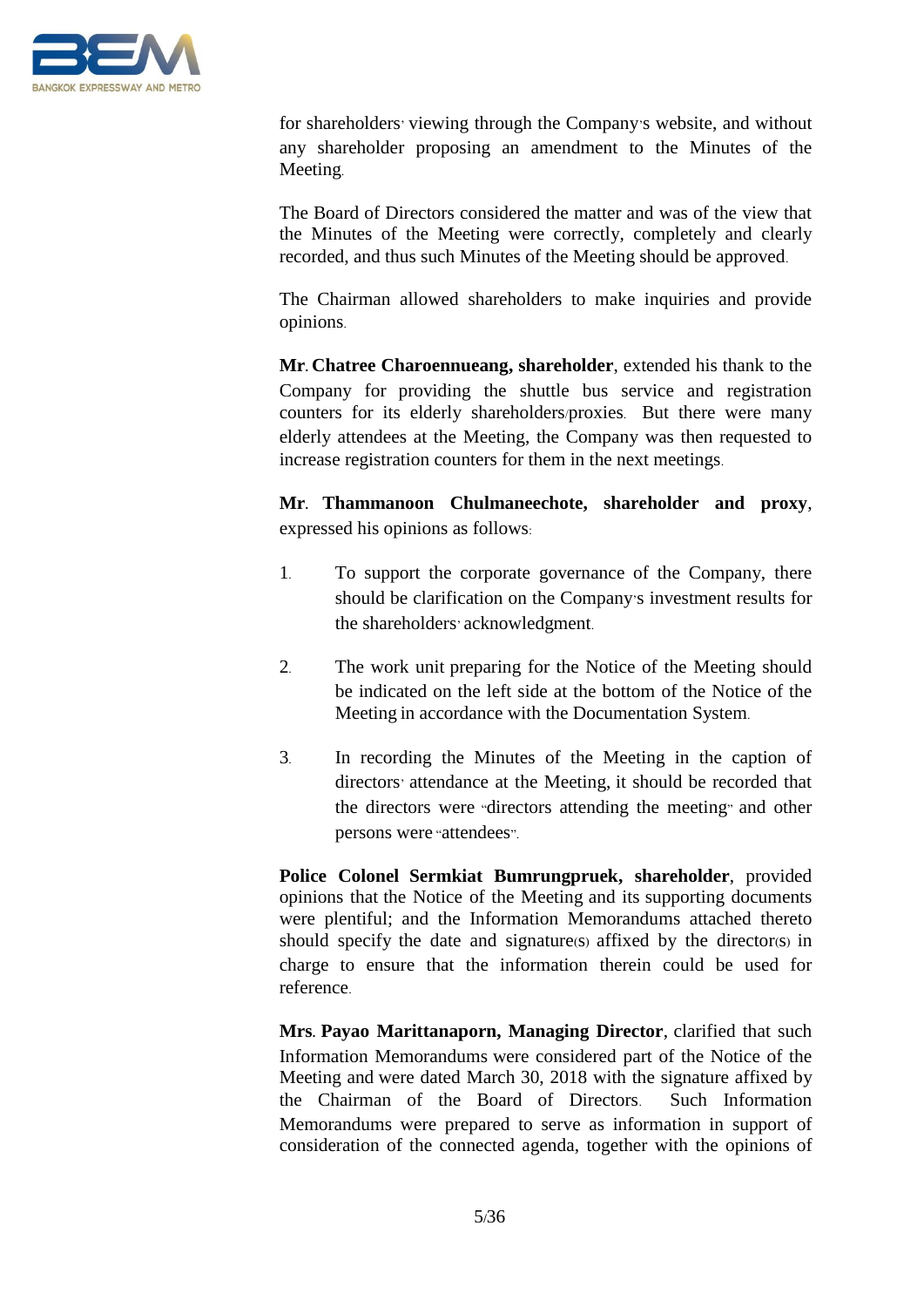

the independent financial advisor, in accordance with the requirements of the Stock Exchange and the SEC Office.

**Mr. Patchara Netsuwan, Independent Financial Advisor**, clarified to the Meeting that the two Information Memorandums were considered information which was under the responsibility of the Board of Directors, as completely specified in both Information Memorandums in the caption of "The Board of Directors' Responsibility for the Information Memorandum" on their respective last pages.

No shareholders made any inquiries or provided any opinions, the Chairman then requested the Meeting to consider the matter.

**The Company Secretary** stated to the Meeting that this agenda item required approval by a majority vote of the shareholders who attended the Meeting and cast their votes.

The Chairman announced the voting results as follows:

Total votes on this item: 10,369,891,128 votes

- 10,365,399,265 favorable votes, representing 99.9998 percent 20,000 unfavorable votes, representing 0.0001 percent 4,471,503 abstaining votes
	- None vote of void voting card

The Meeting resolved, by a majority vote of the shareholders who attended the Meeting and cast their votes, to approve the Minutes of the Extraordinary General Meeting of Shareholders No. 1/2017, as proposed.

# **Agenda 2 Acknowledgement of the Company's operational results for the year 2017**

The Chairman informed the Meeting that the Board of Directors considered the matter and deemed appropriate to report on the Company's operational results for 2017 to the 2018 Annual Ordinary General Meeting of Shareholders for acknowledgement, per the details in the Annual Report 2017 delivered to all shareholders and disseminated via the Company's website in advance since March 20, 2018.

The Chairman requested Mrs. Payao Marittanaporn, Managing Director, to clarify the details to the Meeting.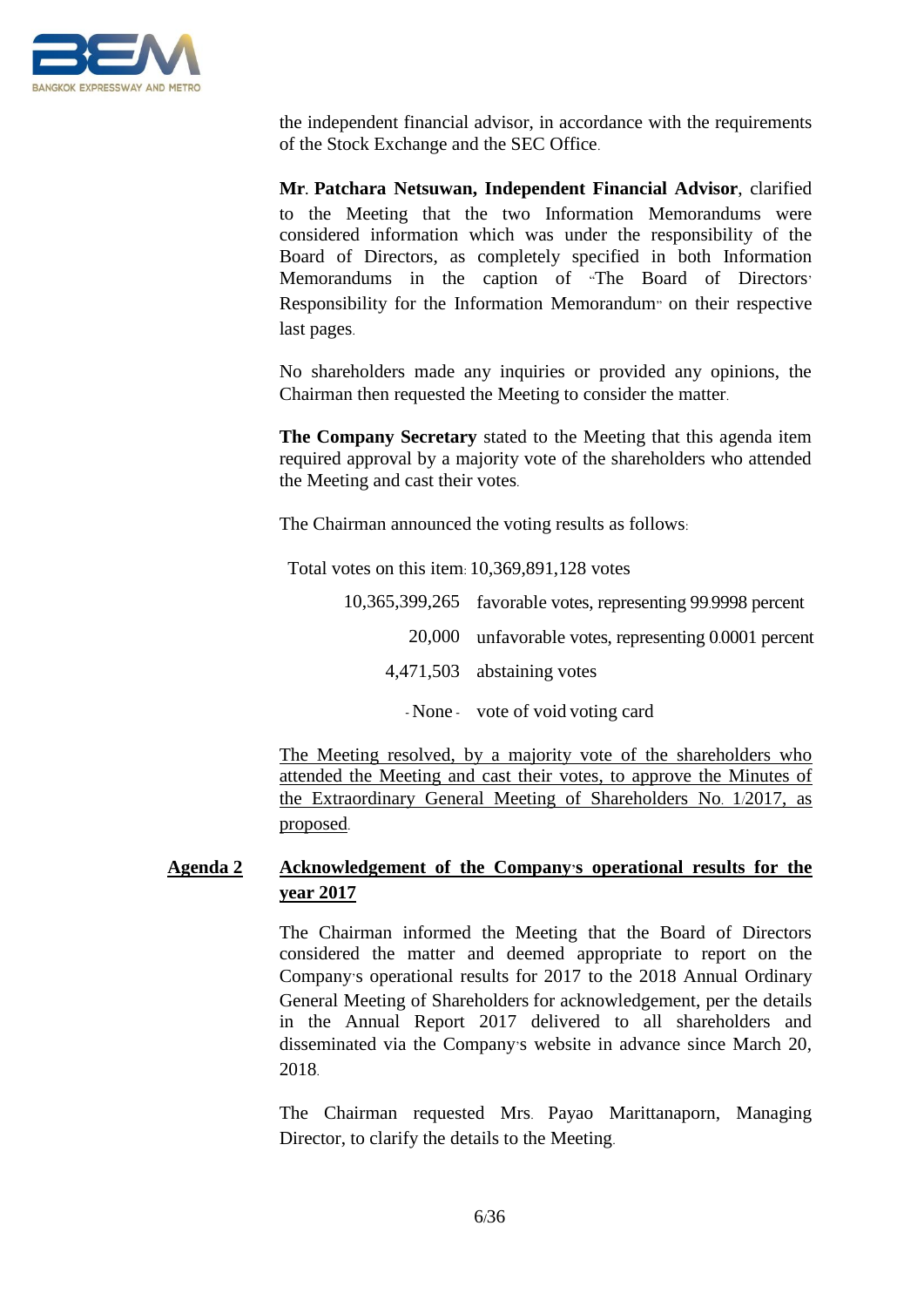

**Mrs. Payao Marittanaporn, Managing Director**, clarified that the Company had already delivered details on the operational results for 2017 in support of consideration of this agenda item to the shareholders in advance, as shown in the Annual Report 2017, and then showed a video presentation about the summary information for the shareholders' acknowledgement.

The Chairman allowed shareholders to make inquiries and provide opinions.

**Mr. Warun Trakulpadejkrai, shareholder**, expressed his opinion that the Company should compile statistics for vehicles which daily used the expressways as to categories, number of wheels, old or new condition of the vehicles, etc. This was to have information for use in estimations of the volume of vehicles which would be rising in the future.

**Mrs. Payao Marittanaporn, Managing Director**, clarified that the Company had collected the statistics for the vehicle categories by the number of wheels and would use information on yearly registration for new vehicles in estimations of the future volume of vehicles which would use the expressways.

**Mr. Vicha Chokpongpan, shareholder**, inquired about progress of the construction of the connection of the Si Rat - Outer Ring Road Expressway with the Si Rat Expressway.

**Mrs. Payao Marittanaporn, Managing Director**, clarified that the construction of the connection of the Si Rat - Outer Ring Road Expressway with the north part of the Si Rat Expressway (Chaeng Watthana) was expected to be completed and open for service by August 2018.

**Mr. Tawee Leesirichaikul, shareholder**, expressed his opinions as follows:

- 1. He extended his thanks to the Company which took the shareholders to visit the exquisite MRT Sanam Chai Station and see the successful construction without topsoil stripping carried out by CH. Karnchang Public Company Limited.
- 2. The solution to the problem of the overcrowded MRT trains by means of removal of the seats helped substantially facilitate their entrances-exits to and from the MRT trains. He also suggested removing more seats or improving seats by using folding chairs instead to offer an alternative for the passengers during peak hours.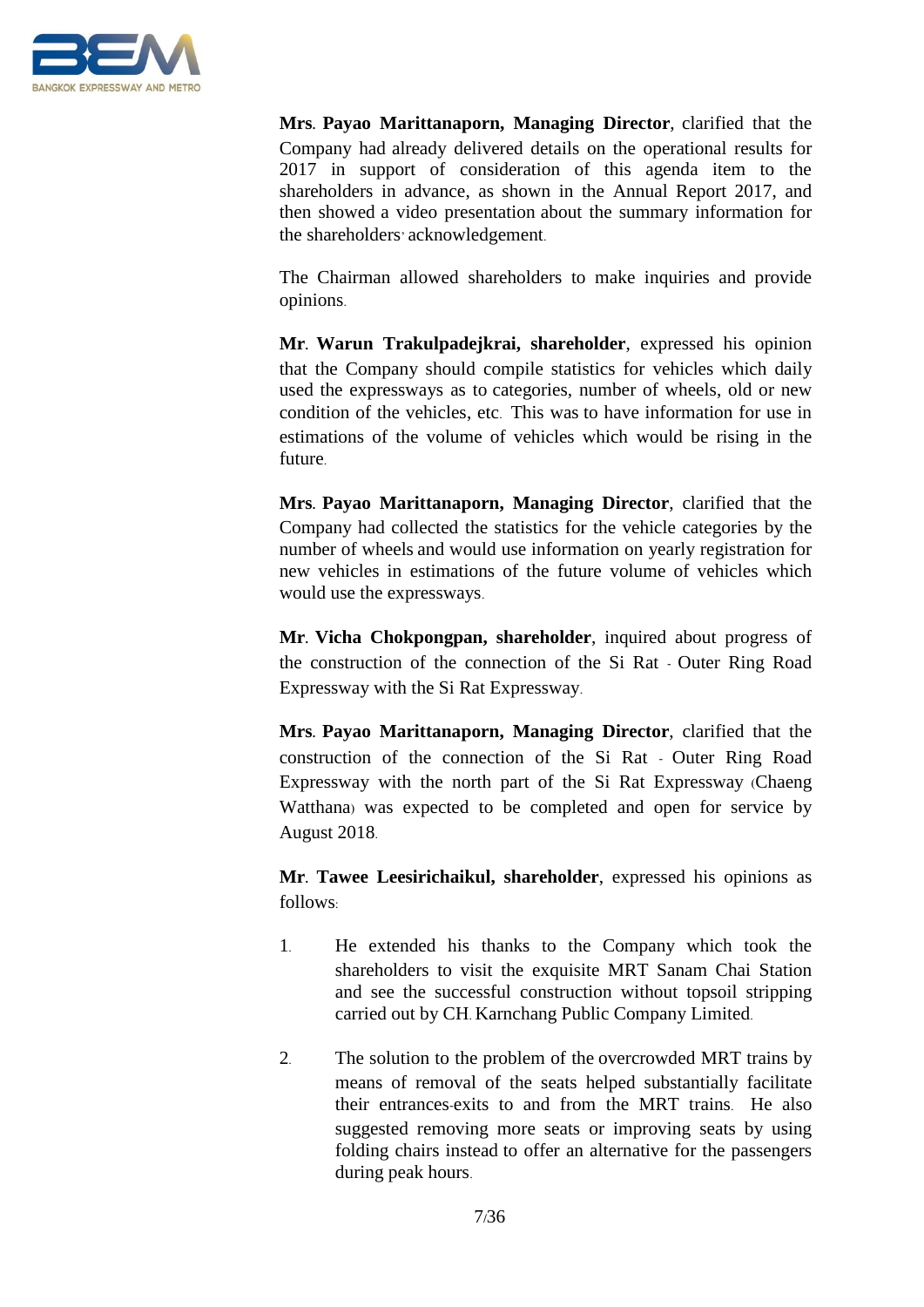

3. He proposed that the commercial space be used as the service center for Civil Registration Work of the Social Security Office in the same manner as the case of health checkup services in the MRT station areas. If it was possible, the Company should also do a CSR activity by requesting cooperation from the adjacent hospitals to provide the services, which would result in an increase in volume of the service users.

### **Dr. Sombat Kitjalaksana, Managing Director**, clarified as follows:

- 1. The removal of the seats in certain MRT trains was considered a provisional measure which was currently adopted to solve the problem of overcrowding in the system during peak hours. Besides, the Company would increase another 35 MRT trains for service, which would be gradually available in the second quarter of 2019, from a total of 19 trains.
- 2. As for the CSR activity, the Company would consider requesting cooperation from the hospitals surrounding the MRT routes to provide the health checkup services, whereby the Company would further consider allocating appropriate utilization of the space.

**The Chairman** added that in the purchase of the additional MRT trains, the Company would try its best to do so as soon as possible.

**Mr. Thammanoon Chulmaneechote, shareholder**, expressed his opinions about the solution to the problem of the removal of the seats that according to the service usage, it found that there were certain service users standing in a way of entrances and exits of the MRT trains. He then suggested that the Company consider marking lines for the standing zone within the trains to ensure the convenience and rapidity in each entrance and exit; or all of the seats be removed so that there would be more passengers using the services.

**The Chairman** further clarified that it was impossible to remove all of the seats as suggested because there remained elderly passengers who needed to use the seats. This matter must be considered as appropriate.

**Mr. Adirek Pipatpatama, Shareholders' Right Protection Volunteer, proxy**, inquired about the risk factor on page 88 of the Annual Report in the case that the Concession Agreement for the Second Stage Expressway would end in February 2020 and if the Company was not granted for renewal of the Agreement, up to 65 percent of revenue from the expressway would be then affected, in which case, how its current progress was?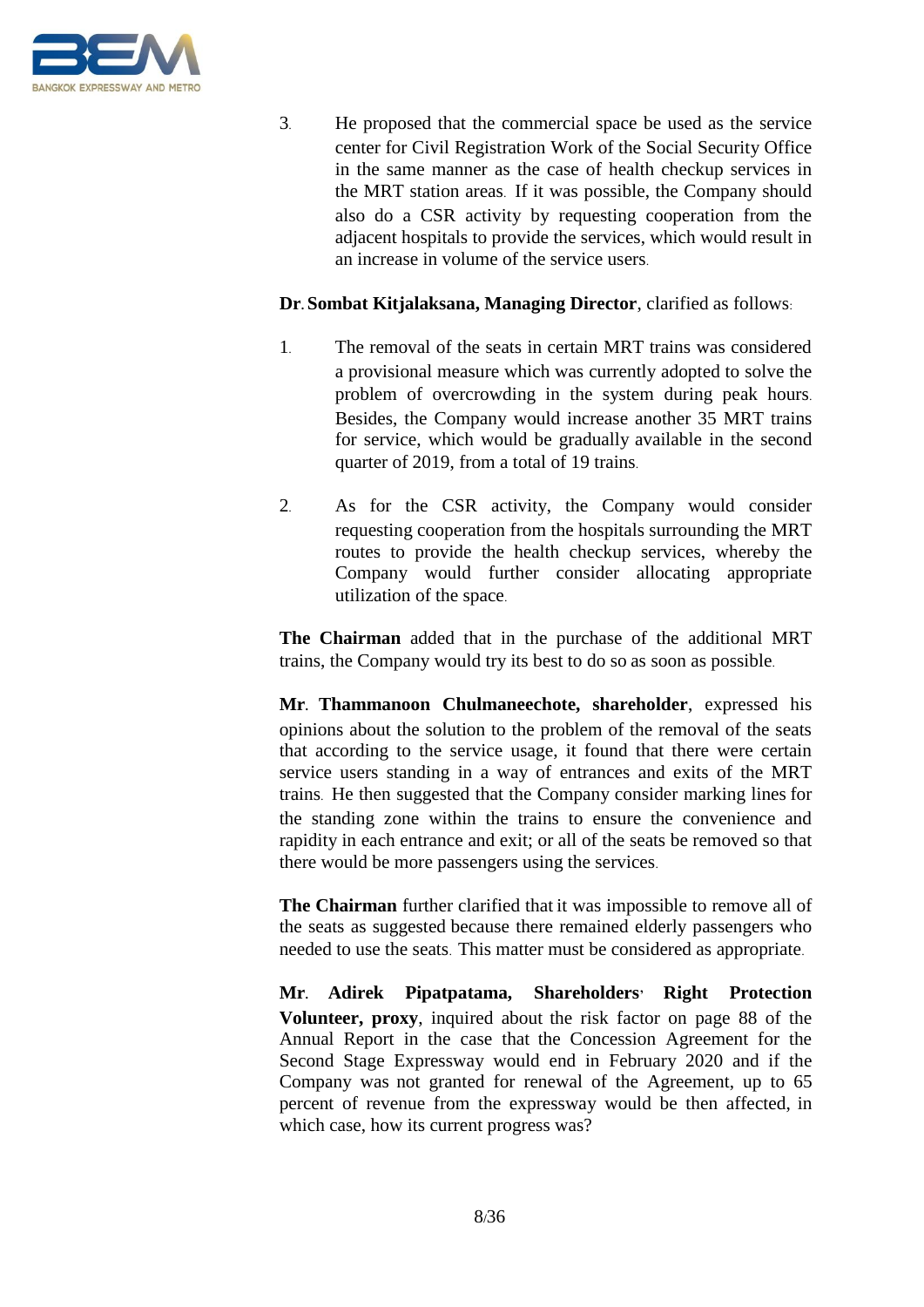

**Mrs. Payao Marittanaporn, Managing Director**, clarified that the Company had already prepared the risk management plan over the past five years, whereby the Company did submit the proposal(s) to be awarded the concession(s) from the Expressway Authority of Thailand and was eventually selected as the concessionaire for the Si Rat - Outer Ring Road Expressway Project for the 30-year concession period. With respect to the conditions of the Concession Agreement for the Second Stage Expressway, the Company shall have the right to request renewal of the Concession Agreement with the Expressway Authority of Thailand on another two occasions, 10 years each. Currently, it was in the process of negotiation. In this connection, the Company submitted a written notice of its intention to renew the Concession Agreement to the Expressway Authority of Thailand, and no matter what the results would be, we would further inform the shareholders of that.

**Mr. Chanachet Chaya, shareholder**, inquired whether or not the QR Code could be applied to the toll collection system.

**Mrs. Payao Marittanaporn, Managing Director**, clarified that it could be applied thereto but there must be an increase in QR Code readers. This matter would be further taken for discussion with the Expressway Authority of Thailand.

**Mr. Vicha Chokpongpan, shareholder**, inquired whether it would be possible for BTS, AOT and BEM to mutually construct the Airport Rail Link from the Suvarnabhumi Airport.

**The Chairman** clarified that the Airport Rail Link from the Suvarnabhumi Airport was not under the responsibility of the Company.

**Police Colonel Sermkiat Bumrungpruek, shareholder**, inquired and expressed his opinions as follows:

- 1. He inquired about the guidelines for solving the problem of traffic congestion in front of the cash toll plazas, in the hope that there would be more Easy Pass users.
- 2. As for the accidents on the expressways, there should be improved measures so that the accident-on-expressway rescue team(s) could rush to go to each accident place more rapidly; and rescue tools should also be provided in the case of accidents on the expressways.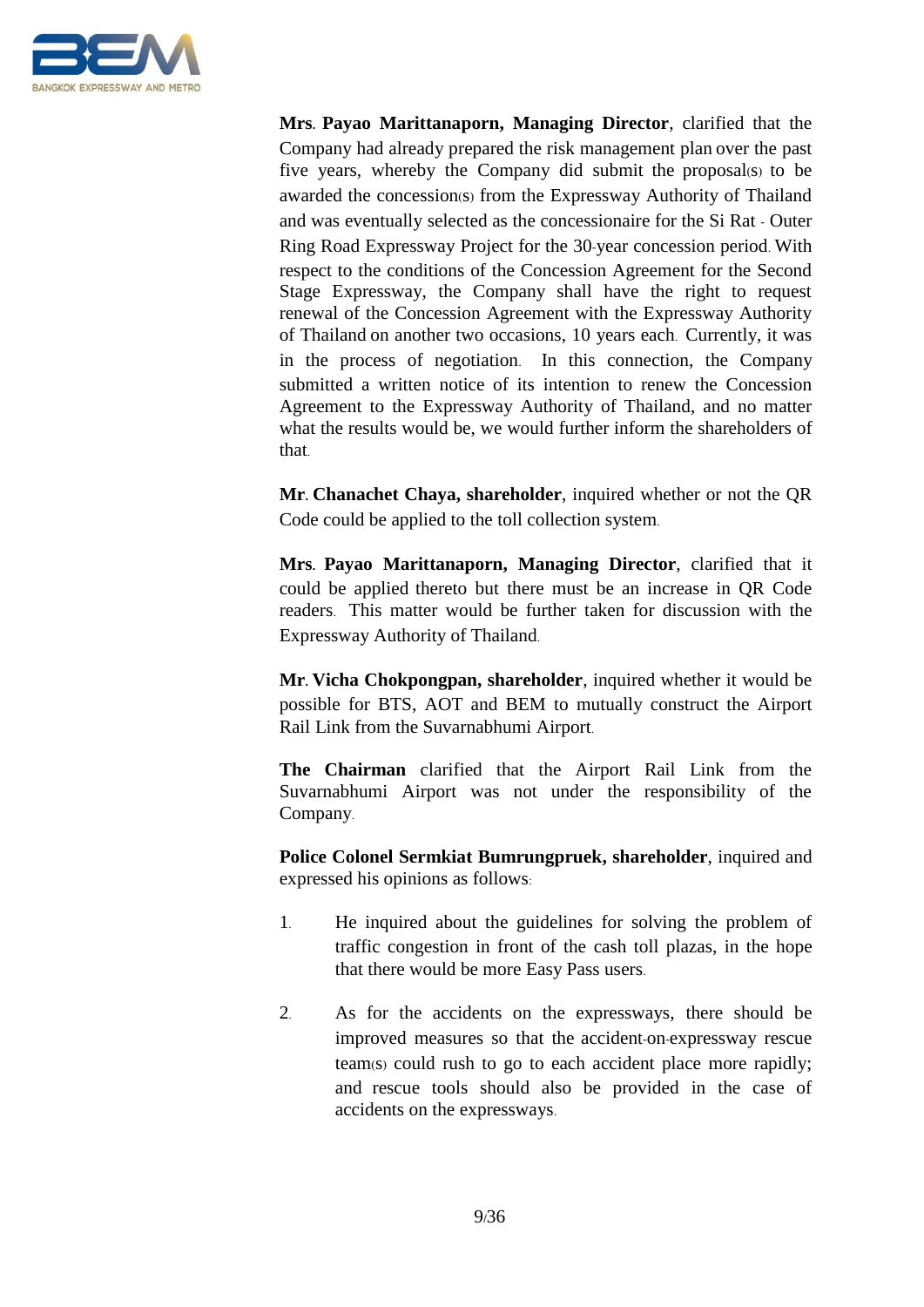

3. He commended the engineers of CH. Karnchang Public Company Limited for the achievement of the construction of the underground tunnel running under the Chao Phraya River.

**The Chairman** stated that such suggestions would be taken into consideration; and he also added that in respect of the construction of the MRT system running under the Chao Phraya River, one station nearby of which was the Sanam Chai Station, as the exquisite station which had been highly commended by the visitors, with the elaborate design by Associate Professor Dr. Pinyo Suwankiri, the National Artist.

**Mr. Chatree Charoennueang, shareholder**, expressed his opinion that the Company should make a campaign to encourage the passengers to offer their seats to the elderly passengers in the MRT trains, by means of further announcements made to remind the passengers on board the trains thereabout, other than the existing campaign posters within the trains or stations.

**Miss Wanida Tantisunthorn, shareholder**, expressed her opinion that in addition to the announcements within the stations for offering the seats to the elderly passengers on board the MRT trains, the passengers should also be informed of which train(s) was available for the elderly passengers, which if it was possible to do so, it was good, or of which train(s) was available for the passengers to stand or for the elderly, youth or pregnant passengers, in which case, it would help remind the passengers in advance that the coming train(s) had no seats.

**Mr. Sombat Thewakub, shareholder**, expressed his opinions as follows:

- 1. He proposed that new trains should be built to be equipped with their respective side-open doors, with seats provided only in the middle area.
- 2. He proposed that the Company should first take out a lease of trains from other countries to be connected with the existing trains, in the course of pending new train production.
- 3. The Company was requested to extend the service hours, such as, opening the service at 5.00 hrs. and closing the service at 02.00 hrs., for facilitating the nighttime commute of the service users who had encountered the problem of taxi-drivers' refusal to pick up them.

**Mr. Phongsarit Tantisuvanitchkul, Director**, clarified the problemsolving in the case of an enormous number of MRT service users during peak hours, as follows: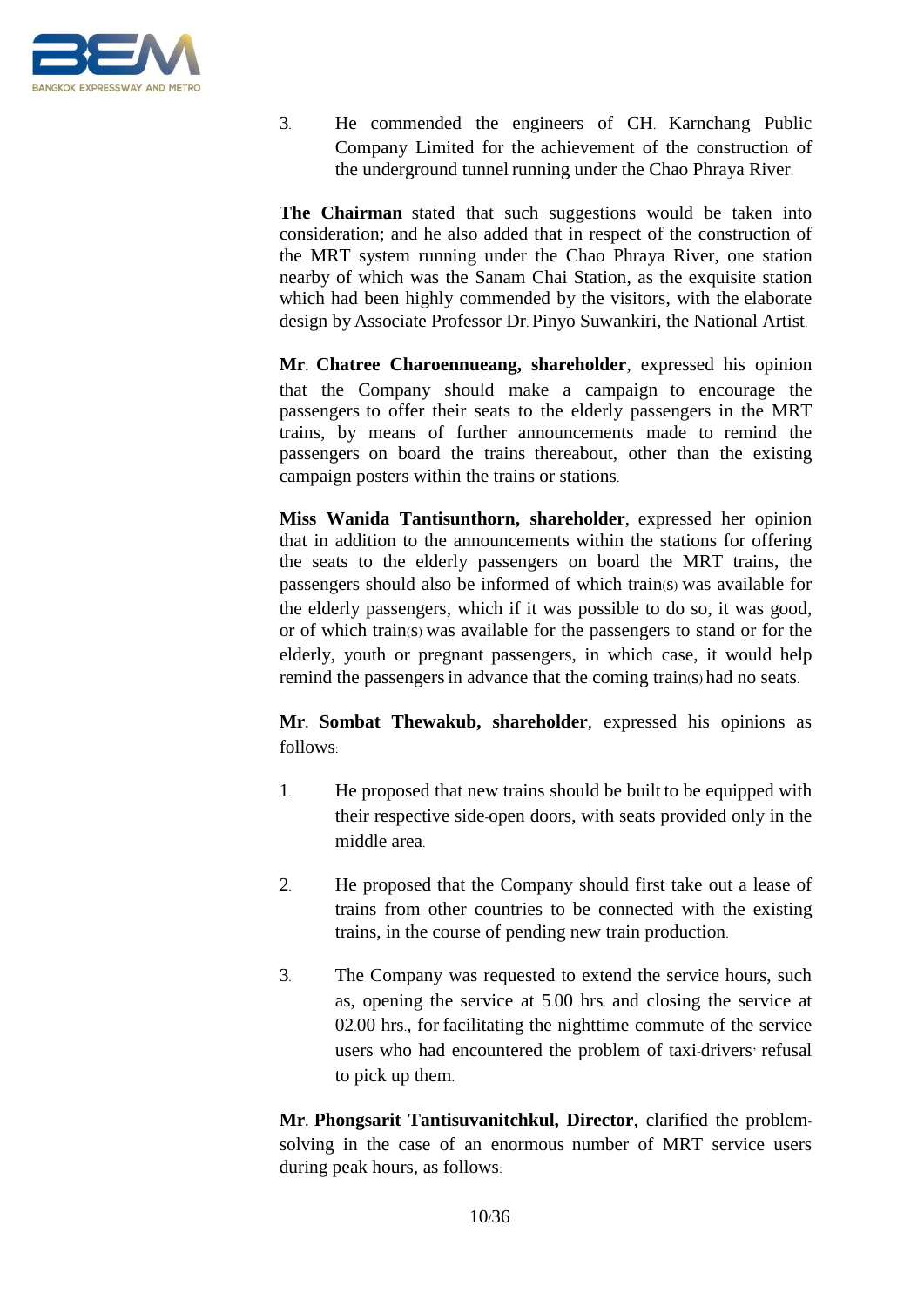

- 1. As a result of the connection between the MRT Purple Line and the MRT Blue Line and the opening for service of the Tao Poon Station linking with the Bang Sue Station, the number of the passengers was then considerably rising. In this connection, the Company thus formulated the provisional measures (to solve the problem of such overcrowded number of passengers) as informed. However, it must take time for the Company to do so because it was currently pending purchase order of additional trains.
- 2. In respect of the problem and obstacle encountered by the elderly, young and pregnant service users, the Company would jointly make the campaign with the government and discuss this matter with the MRTA to help support the measures to facilitate the service users' commute.

**Mr. Supakorn Chinpongpaibul, shareholder**, further suggested that there should be discussion with the State Railway of Thailand (SRT) about the matter which there were foreign passengers carrying their large-sized belongings into the Airport Rail Link, thereby causing the service space provided for other passengers to become narrower, in which case, a fee(s) should be imposed on them. This matter would be related to the Company in a way that there were passengers of the Airport Rail Link who needed to make interchange to use the service of the MRT system.

**Mr. Kraiwan Katawanit, shareholder**, expressed his opinions as follows:

- 1. The Company should expedite a remedy of a problem that the stored value card machine was not provided to accept new series of banknotes (the latest series of banknotes featuring the portrait of King Rama IX), and the Company was then requested to attach to the machine a poster(s) indicating which types of banknotes the machine was able to accept.
- 2. The Company should find a method to shorten the period for which the Company consumed up to two weeks to issue a full tax invoice of the MRT Purple Line, which was different from that of the MRT Blue Line.

**Dr. Sombat Kitjalaksana, Managing Director**, clarified that the Company would further pursue remedies against the problem of the issuance of the tax invoice.

**Mr. Ritthichai Yipcharoenporn, shareholder**, inquired as follows: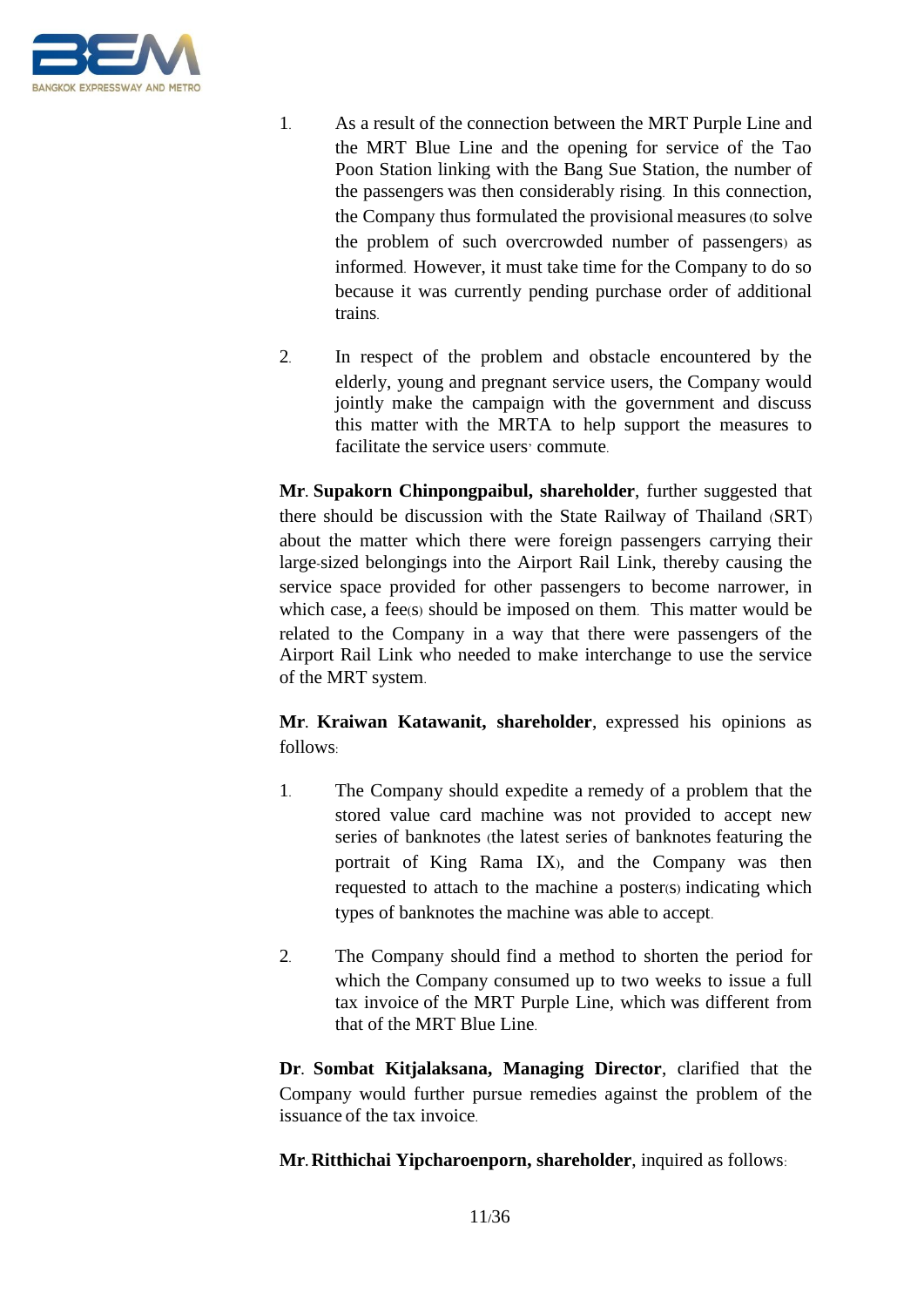

- 1. How many yearly revenue and profit the gross-cost Concession Agreement for the MRT Purple Line generated?
- 2. Was the Concession Agreement for the MRT Blue Line Extension made on a gross-cost or net-cost basis?
- 3. Given the gross-cost and net-cost concession system of Thailand, what if there was a decrease in fares for the entire system, whether or not it would possible to change from the gross-cost basis to the net-cost basis?
- 4. Did the government's policy have a tendency to base on gross cost or net cost?; and what was the MRT Purple Line's margin?

**Dr. Sombat Kitjalaksana, Managing Director**, clarified that the Company was granted the concession for the MRT Purple Line on a gross-cost basis and the concession for the MRT Blue Line on a netcost basis. With respect to the revenue which is a fare box revenue of MRT Purple Line, all of them will be the government possession and the government will pay for the management service and E&M to the Company. As for the MRT Blue Line, it is on the net- cost basis, the Company possesses the fare box revenue, facing all risks from the operational results, and then give the consideration sharing to the government as specified in the Agreement.

**Mr. Kasidis Prasertsung, shareholder**, inquired of the expressway service provision as to what the Company's aggressive marketing policy was to increase the Easy Pass users.

**Mrs. Payao Marittanaporn, Managing Director**, clarified as follows:

- 1. The Easy Pass management policy was under the responsibility of the EXAT. Currently, the EXAT adopted the policy formulated by the Ministry of Transport to grant the deposit exemption for the Easy Pass cards; therefore, the Easy Pass users could get the Easy Pass cards without paying any deposit. However, there was no policy to give a discount for the Easy Pass.
- 2. The expressways as being supervised by the Company were already equipped with the Easy Pass system for 50 percent of all toll booths.

**Dr. Thirathorn Wattanakul, shareholder**, inquired and expressed his opinions as follows:

1. He suggested that cash and cash equivalents in the statement of the financial position which remained Baht 2.67 Thousand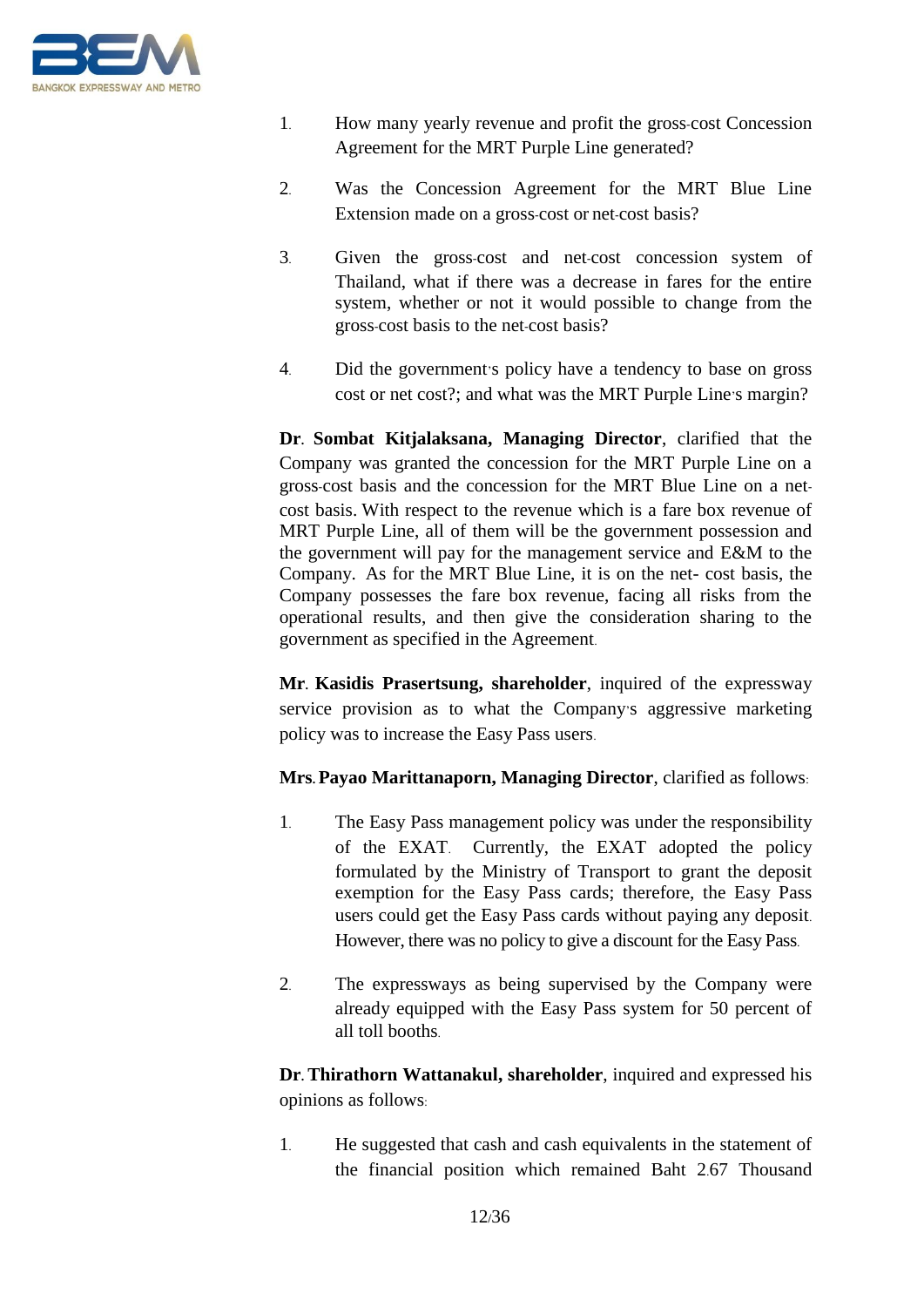

Million, were deemed plentiful, as compared with only Baht 777 Million of the previous year, a certain portion of the same should be then used for repayment of the short-term loans or repayment to account payables in order to reduce the interest.

2. There should be clarification about the quite low rate of the dividend paid to the shareholders.

### **Mrs. Payao Marittanaporn, Managing Director**, clarified as follows:

- 1. The Company had to prepare money in cash for the debt repayment in respect of the short-term loans as due in the first quarter.
- 2. As for the dividend, the Company had to prepare a certain portion of money for the MRT Blue Line Extension which the Company had been granted the concession.

No shareholders further made any inquiries or provided any opinions, the Chairman then informed the Meeting that no voting was required for this agenda item which represented a report on the operational results to the Meeting for acknowledgement.

The Meeting acknowledged the operational results of the Company for 2017.

### **Agenda 3 Consideration and approval of the statement of financial position and the statement of income for the year ended December 31, 2017**

The Chairman informed the Meeting that the Board of Directors considered the matter and deemed appropriate to propose that the Meeting of Shareholders approve the statement of financial position and the statement of income for the year ended December 31, 2017, which were reviewed by the Audit Committee and the Board of Directors, and audited by the Company's auditor, per the details in the summary documents of financial information for 2017 as delivered to the shareholders in advance, together with the Notice of the Meeting.

The Chairman allowed shareholders to make inquiries and provide opinions.

**Police Colonel Sermkiat Bumrungpruek, shareholder**, asked for the additional clarification on issuance of the Company's debentures and the Company's share price.

**Mrs. Payao Marittanaporn, Managing Director**, clarified that in 2017, the Company received the Issuer of the Year Award from the issuance of its debentures, as a result, the Company's financial cost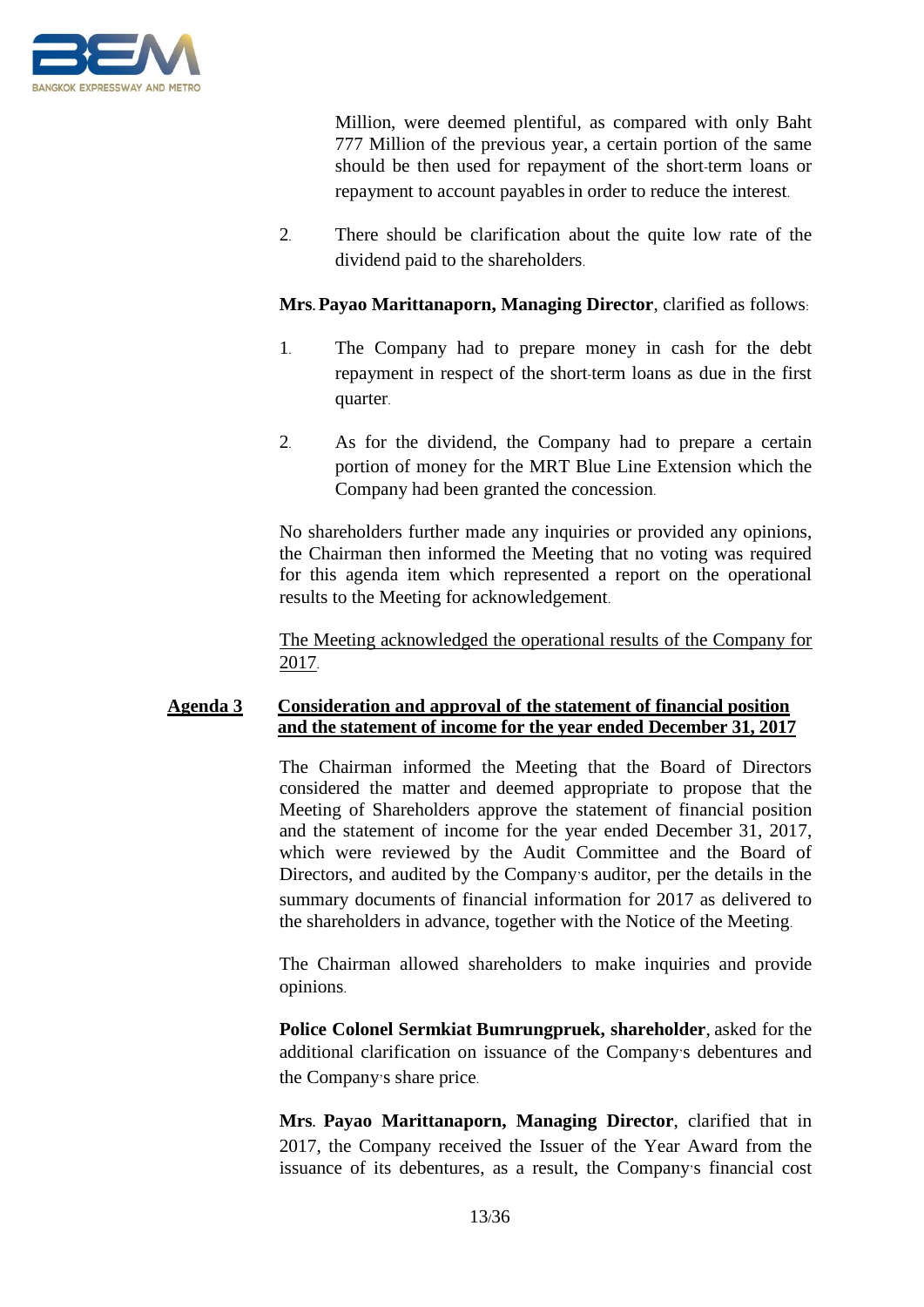

reduced by many Baht 100 Million, not to mention the fact that the Company received the Best Deal of the Year Award for 2017 resulting from the successful amalgamation, which made the Company more robust.

**Miss Siriporn Siriphaibun, shareholder**, inquired why the Company did not deliver the notes to the financial statements together with the Notice of the Meeting.

**Mrs. Payao Marittanaporn, Managing Director**, clarified that the Company had already delivered the report on the notes to the financial statements in a CD form together with the Notice of the Meeting to the shareholders.

**Mr. Kraiwan Katawanit, shareholder**, suggested that the Company prepare the QR Code-based financial statements to enable the shareholder to study information in a mobile phone or tablet.

**The Company Secretary** added that the shareholders was able to study the information on the notes to the financial statements by scanning QR Code appeared on the reverse side of the CD provided and on the back cover of the summary information on financial statements. With this method, the shareholders were able to promptly study the information via their own mobile phones or tablets.

**Miss Nuchchanart Youngchana, shareholder**, expressed her opinions as follows:

- 1. She proposed that the Company should grant a lease for the commercial space more since she was of the view that there was sufficient space within the stations which could be hugely utilized.
- 2. She requested the Company to prepare a list of sales promotion of the MRT cards in the same manner as BTS did.
- 3. She requested the Company to arrange for a financial analyst(s) to do an analysis on investment in the MRT business in the same manner as BTS did.

**The Chairman** clarified that the Company would take such proposal into consideration. As for the analysis on investment, the Company did the same thing too.

**Mr. Prasert Chanwittayakul, shareholder**, inquired and opined as follows: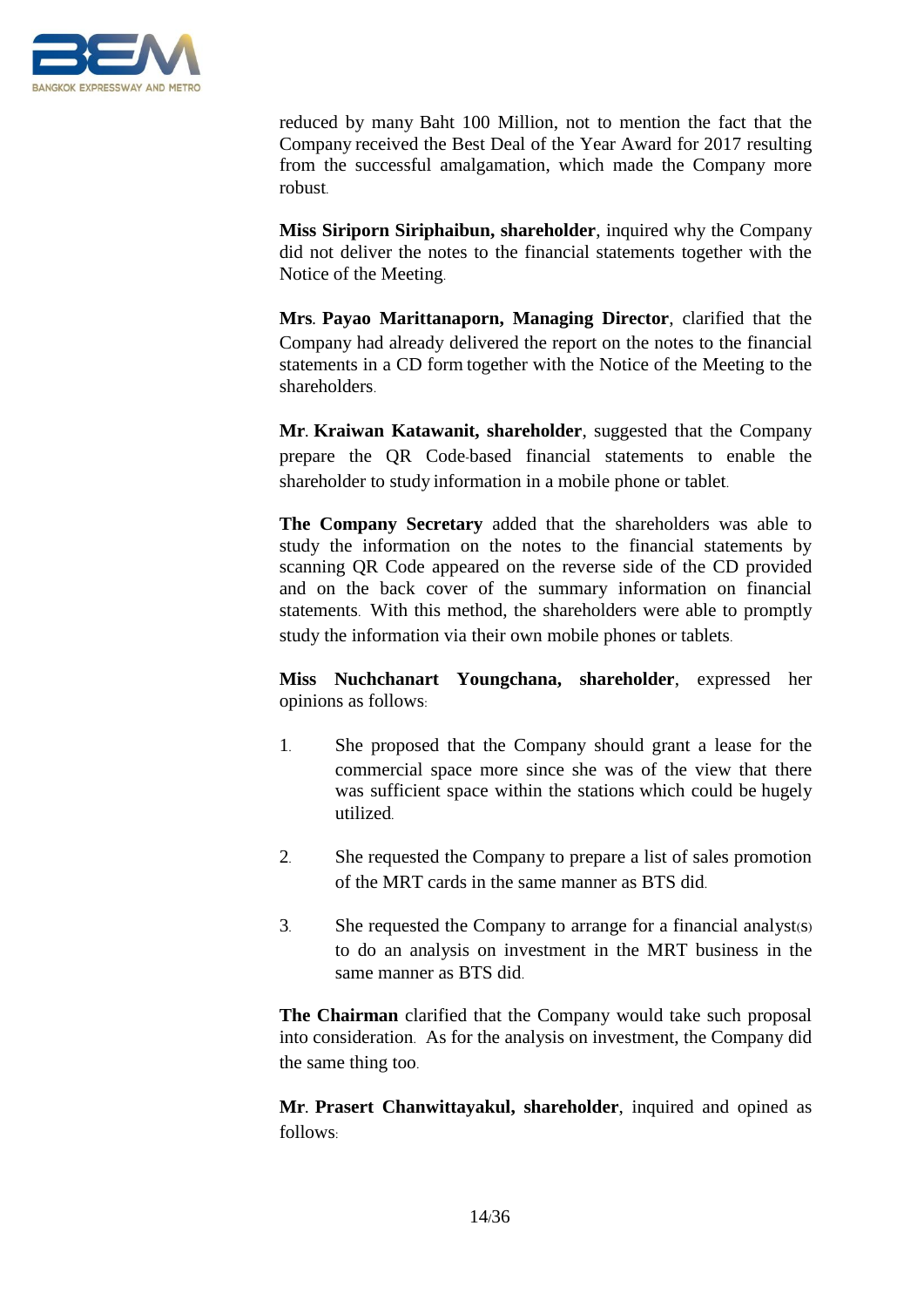

- 1. What the Company's measures were to secure the lockers for renting within the area of the MRT Sukhumvit Station in its ascent area and in its side area; whether or not the Company had any security system in the case of planting an explosive in any lockers, and if so, how?
- 2. In respect of opening of the passenger elevators of the MRT stations, all the station staff should be allowed to have a key to promptly make the available elevators in operation, in order to save time.
- 3. He proposed that a free-riding MRT card should be provided and attached to the Notice of the Meeting for the shareholders to use in their travelling to attend the Meeting.

### **Dr. Sombat Kitjalaksana, Managing Director**, clarified as follows:

- 1. In respect of the problem of utilization of the lockers, the contractor shall be responsible for the same. However, the Company coordinated with the MRTA regarding security measures to require the outsource contractor to improve the service, as the Company did give high priority to the security of the stations.
- 2. In respect of any inconvenience from utilization of various travelling cards, the Company set up the project to produce the Mangmoom Card 4.0 which would allow the passengers to use the service in all systems. Currently, such project was under improvement.

No shareholders further made any inquiries or provided any opinions, the Chairman then requested the Meeting to consider the matter.

**The Company Secretary** stated to the Meeting that this agenda item required approval by a majority vote of the shareholders who attended the Meeting and cast their votes.

The Chairman announced the voting results as follows:

Total votes on this item: 10,437,666,404 votes

| 10,432,702,331 favorable votes, representing 99.9997 percent |
|--------------------------------------------------------------|
| 29,338 unfavorable votes, representing 0.0002 percent        |
| 4,934,735 abstaining votes                                   |
| - None vote of void voting card                              |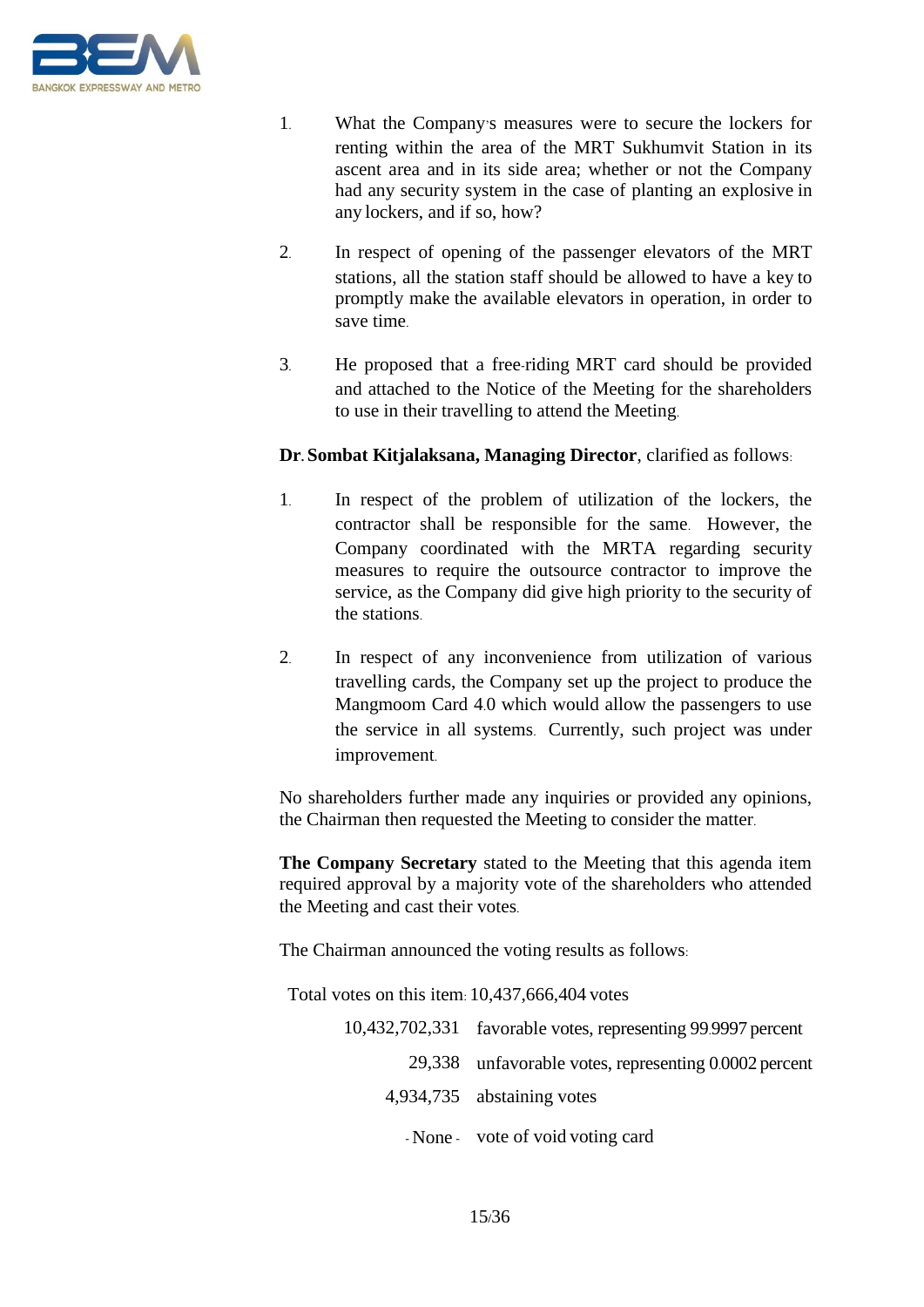

The Meeting resolved, by a majority vote of the shareholders who attended the Meeting and cast their votes, to approve the statement of financial position and the statement of income for the year ended December 31, 2017.

## **Agenda 4 Consideration and approval of the appropriation of profit and the dividend payment**

The Chairman requested Mrs. Payao Marittanaporn, Managing Director, to clarify the details of this matter to the Meeting.

**Mrs. Payao Marittanaporn, Managing Director**, clarified to the Meeting that the Company's net profit under the separate financial statement for 2017 amounted to Baht 2,975,471,255, without any accumulated loss, the Company could therefore consider making dividend payment to the shareholders pursuant to Article 36 of the Articles of Association which prohibits the dividend payment from any money other than profit, and also prohibits the dividend payment should the Company still have accumulated loss, whereby dividends shall be equally distributed according to the number of shares and subject to the approval of the shareholders' meeting.

Furthermore, according to Article 37 of the Articles of Association, the Company must appropriate to a reserve fund, from the annual net profit at least five percent of the annual net profit less the total accumulated loss brought forward (if any) until the reserve fund reaches an amount not less than 10 percent of its registered capital. The Company appropriated the profit as reserve fund in 2017 in the amount of Baht 148.8 Million.

The details of the unappropriated retained earnings under the separate financial statements were shown on page 24 of the Notice of the Meeting.

The Board of Directors' Meeting No. 1/2018 on February 27, 2018 considered the matter and was of the opinion that in 2017, the Company's net profit under the separate financial statements amounted to Baht 2,975,471,255, and then deemed appropriate to propose that the 2018 Annual Ordinary General Meeting of Shareholders approve the appropriation of profit by:

- 1. Allocating as legal reserve for 2017 in the amount of Baht 148.8 Million;
- 2. Making the dividend payment for the second half of 2017 from the retained earnings at the rate of Baht 0.07 per share in the amount of Baht 1,069.95 Million. Therefore, the total interim dividend payment for the first half of 2017, which had already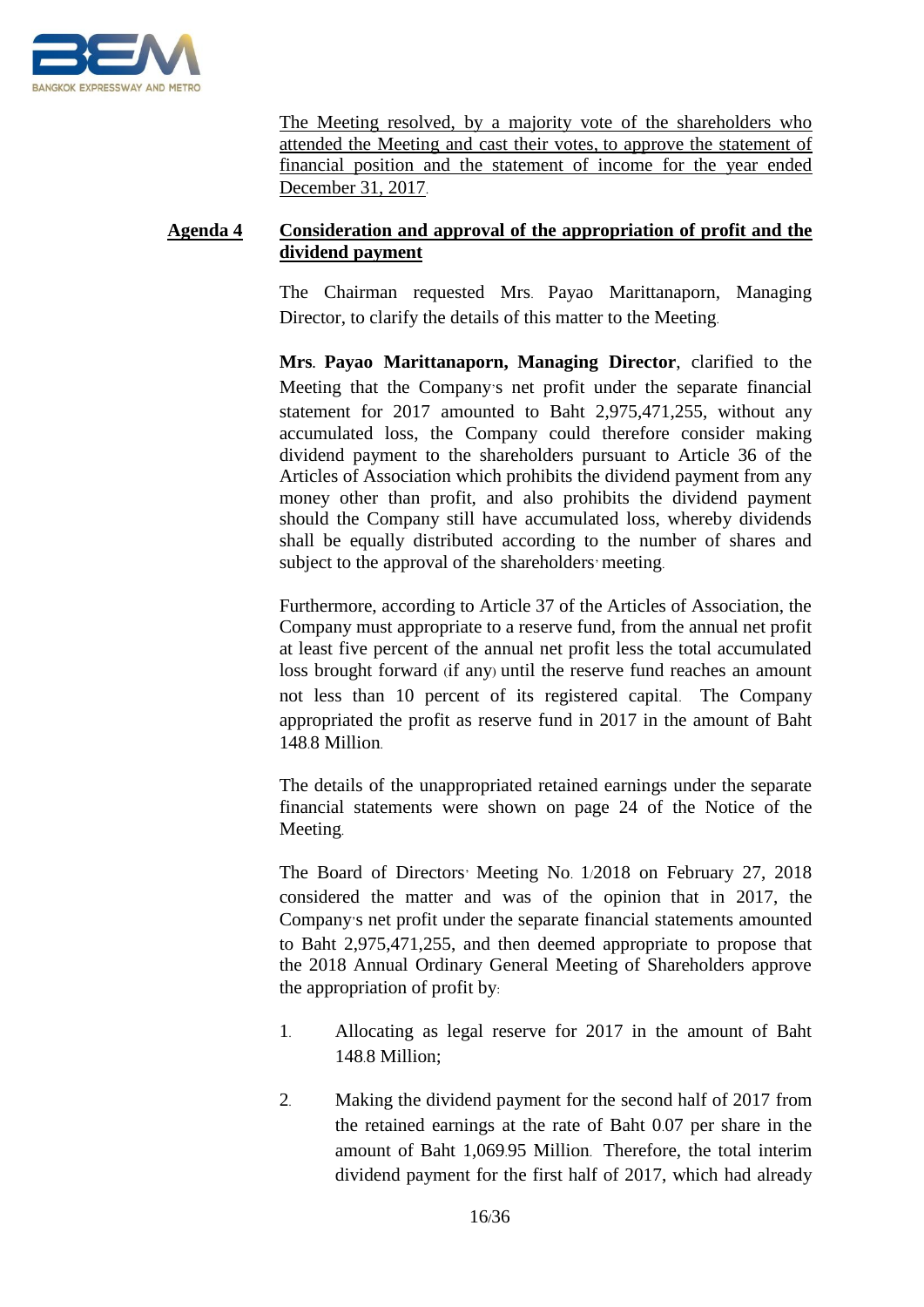

been made at the rate of Baht 0.06 per share, the dividend for 2017 was at the rate of Baht 0.13 per share.

In this regard, the record date for the right to receive dividend payment was Monday, April 30, 2018; and the dividend for the second half of 2017 must be paid on Monday, May 14, 2018 should the Meeting of Shareholders approve the dividend payment.

The Chairman allowed shareholders to make inquiries and provide opinions.

**Mr. Chatree Charoennueang, shareholder**, provided a suggestion on selection of the retained earnings by the Company for use in making the dividend payment to its shareholders that the Company should select the retained earnings subject to a high tax rate first.

**Miss Panan Tosuwanthaworn, Deputy Managing Director: Finance**, clarified that the Company's current retained earnings were subject to income tax at the rate of 20 percent. As for the retained earnings subject to income tax at the rates of 23 percent and 30 percent, they had been used up for the previous dividend payment.

**Mr. Thammanoon Chulmaneechote, shareholder**, opined that the Company's dividend payment at the rate of Baht 0.07 per share was considered unreasonable as compared with the profit received by the Company.

**Mrs. Payao Marittanaporn, Managing Director**, clarified that the consideration of the Company's dividend payment based on the Payout Ratio at the rate of 66.67 percent was in line with its policy on dividend payment, specifying that the dividend payment shall be made in the amount not less than 40 percent of the net profit. For that reason, the Company had then tried to maintain the Payout Ratio at the rate of approximately 60 percent. In fact, the Company was in a position to make the dividend payment to its shareholders from all of the net profit, but such act would prevent the Company's further growth, as in 2017, the Company had just been granted the concession for the MRT Blue Line Extension Project, with the value of approximately more than Baht Twenty Thousand Million. Moreover, the Company's business operations relied on profit and borrowing of loans for use in further investment, therefore, the Company was required to separate its profit into two portions for use in both investment and dividend payment.

No shareholders further made any inquiries or provided any opinions, the Chairman then requested the Meeting to consider the matter.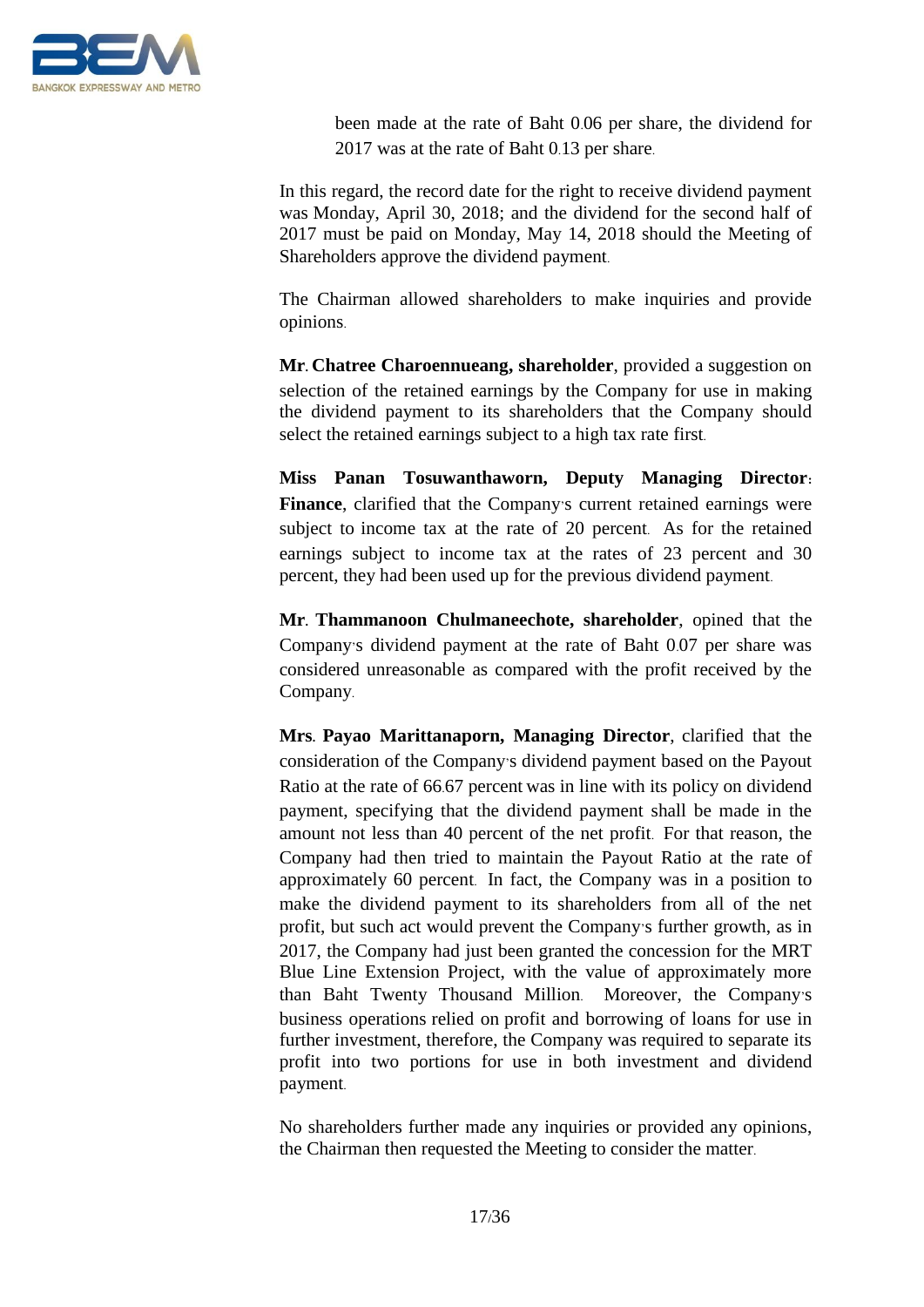

**The Company Secretary** stated to the Meeting that this agenda item required approval by a majority vote of the shareholders who attended the Meeting and cast their votes.

The Chairman announced the voting results as follows:

Total votes on this item 10,438,378,000 votes

- 10,438,009,559 favorable votes, representing 99.9989 percent
	- 113,088 unfavorable votes, representing 0.0010 percent
		- 246,698 abstaining votes
			- 8,655 votes of void voting cards

The Meeting resolved, by a majority vote of the shareholders who attended the Meeting and cast their votes, to approve the appropriation of profit and the dividend payment, by allocating as legal reserve for 2017 in the amount of Baht 148,800,000, and making the dividend payment for the second half period of 2017 at the rate of Baht 0.07 per share, amounting to Baht 1,069,950,000, from the retained earnings subject to corporate income tax at the rate 20 percent, whereby individual shareholders were entitled to tax credit.

In this regard, Monday, April 30, 2018 was scheduled to be the record date for the right to receive dividend payment (with XD sign posted on Friday, April 27, 2018); and the dividend payment was scheduled to be made on Monday, May 14, 2018.

## **Agenda 5 Consideration of the nomination of candidates for appointment as directors to replace those due to retire by rotation**

The Chairman informed the Meeting that prior to proceeding with this agenda item, the Chairman himself and directors due to retire by rotation in this Meeting of Shareholders were excused from the Meeting until completion. Mr. Plew Trivisvavet, Deputy Chairman of the Board of Directors, was then requested to proceed with the Meeting as the Chairman of the Meeting for this agenda item, including Item 6 on determination of remuneration for directors, in order to ensure continuity during the return to the meeting room.

**Mr. Plew Trivisvavet, Chairman of the Meeting**, clarified that Article 14 of the Articles of Association stipulated that at every annual general meeting, one-third of the number of directors must vacate their offices. The directors to retire during the first and second years following the registration of the company shall be drawn by lots, whereby the directors who have been in office for the longest term shall retire and may be re-elected.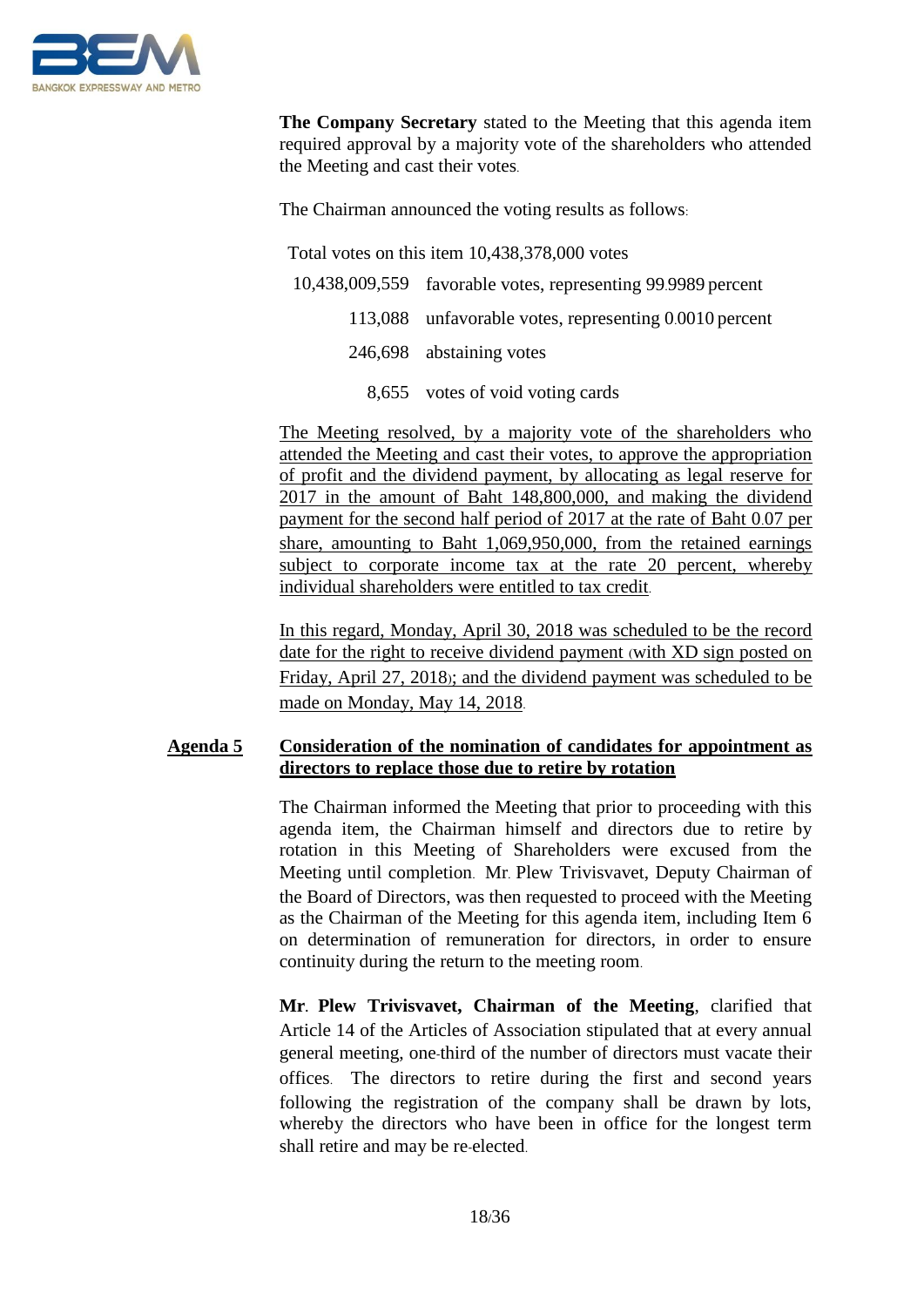

In this 2018 Annual Ordinary General Meeting of Shareholders, there were six directors due to retire by rotation, namely, Mr. Vitoon Tejatussanasoontorn, General Chetta Thanajaro, Dr. Annop Tanlamai, Mr. Prasit Dachsiri, Mr. Panit Dunnvatanachit, and Dr. Virabongsa Ramangkura. As the Company allowed the shareholders to nominate persons for appointment as directors in advance during October to December 2017, no shareholder nominated any person for consideration.

In addition, the Mass Rapid Transit Authority of Thailand (MRTA) had notified its new representative name, namely, Mrs. Natamon Bunnak, for appointment as director of the Company under the conditions of the Agreement for the MRTA Initial System Project - Chaloem Ratchamongkhon Line to replace Mr. Theeraphan Tachasirinugune who resigned his office.

The Nomination and Remuneration Committee's Meeting, excluding directors due to retire by rotation, namely, General Chetta Thanajaro and Mr. Vitoon Tejatussanasoontorn, considered the matter and deemed appropriate to propose to the Board of Directors' Meeting to consider and further propose that the Shareholders' Meeting consider as follows:

- 1. Appointment of such six directors due to retire by rotation, namely, Mr. Vitoon Tejatussanasoontorn, General Chetta Thanajaro, Dr. Annop Tanlamai, Mr. Prasit Dachsiri, Mr. Panit Dunnvatanachit, and Dr. Virabongsa Ramangkura, to return to their offices as directors for another term. This was because they had knowledge, capability and experience beneficial to the Company's business operations, performed the duties as directors with due care, integrity and full time contribution for the Company, played active role in laying down various policies on the Company's business operations, as well as providing opinions and suggestions valuable to management.
- 2. Appointment of Mrs. Natamon Bunnak, MRTA's representative under the Concession Agreement, as the Company's director to replace Mr. Theeraphan Tachasirinugune who resigned his office.

The profiles of such nominates were available on pages 28 - 47 of the Notice of the Meeting.

**The Chairman** added that the Board of Directors' Meeting No. 1/2018 which was held on February 27, 2018, except those nominated directors, considered the matter and resolved to grant approval as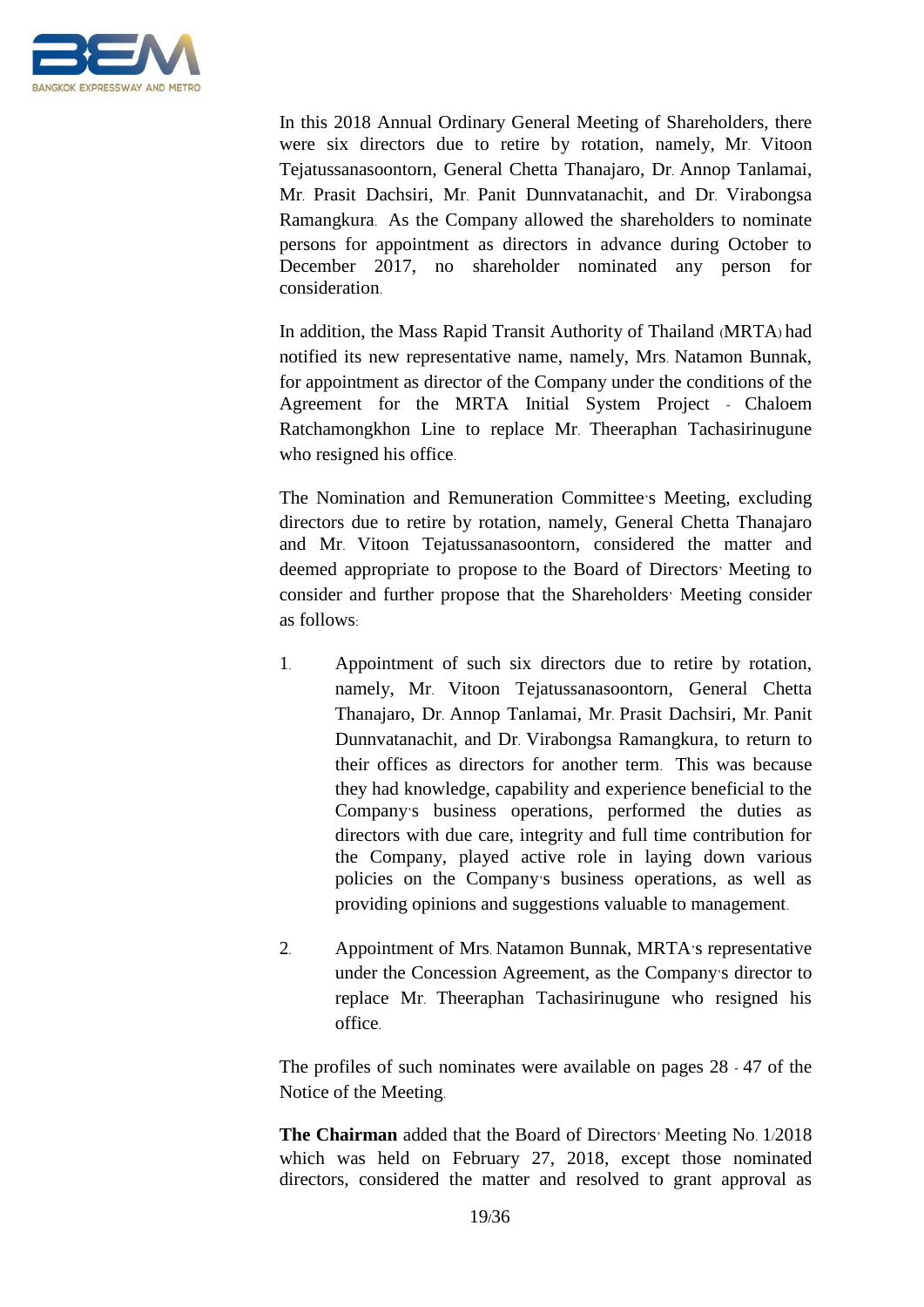

proposed by the Nomination and Remuneration Committee, and proposed that the Shareholders' Meeting consider approving the appointment of such six directors due to retire by rotation to return to their offices as directors for another term, and the appointment of Mrs. Natamon Bunnak, MRTA's representative under the Concession Agreement, as the Company's director to replace Mr. Theeraphan Tachasirinugune who resigned his office.

The Chairman allowed shareholders to make inquiries and provide opinions.

**Mr. Thammanoon Chulmaneechote, shareholder**, provided suggestions as follows:

- 1. According to the Directors' Handbook of the IOD, Clause 3.2.1, the Company's Nomination Committee should report on performance of each nominated director in the previous year in the Notice of the Meeting;
- 2. The term of office of a director, particularly an independent director, upon combination from prior to the amalgamation until present, should not exceed nine years;
- 3. Given the fact that shareholders were allowed to propose any agenda items or nominate any persons for consideration and appointment as directors in advance, there should no limit on the number of shares held by the shareholders who intended to so do.

**Police Colonel Sermkiat Bumrungpruek, shareholder**, suggested that in the consideration for appointment of directors to replace those due to retire by rotation in the Shareholders' Meeting each year, it was specified that one-third of the current number of directors shall vacate their offices. For that reason, rules on the consideration of the qualifications of the shareholders to be appointed as the Company's directors shall not be specified in a way obstructing the shareholders.

No shareholders further made any inquiries or provided any opinions, the Chairman then requested the Meeting to consider and vote for election of the seven directors on an individual basis in accordance with the good corporate governance principles.

**The Company Secretary** stated to the Meeting that this agenda item would require approval by a majority vote of the shareholders who attended the Meeting and cast their votes. In the interest of transparency in the vote counting which could be subsequently rechecked for this agenda item, for shareholders who attended the Meeting in person, the Company would collect the voting cards from the shareholders who attended the Meeting in person for the purpose of vote counting in accordance with the SEC practice; and for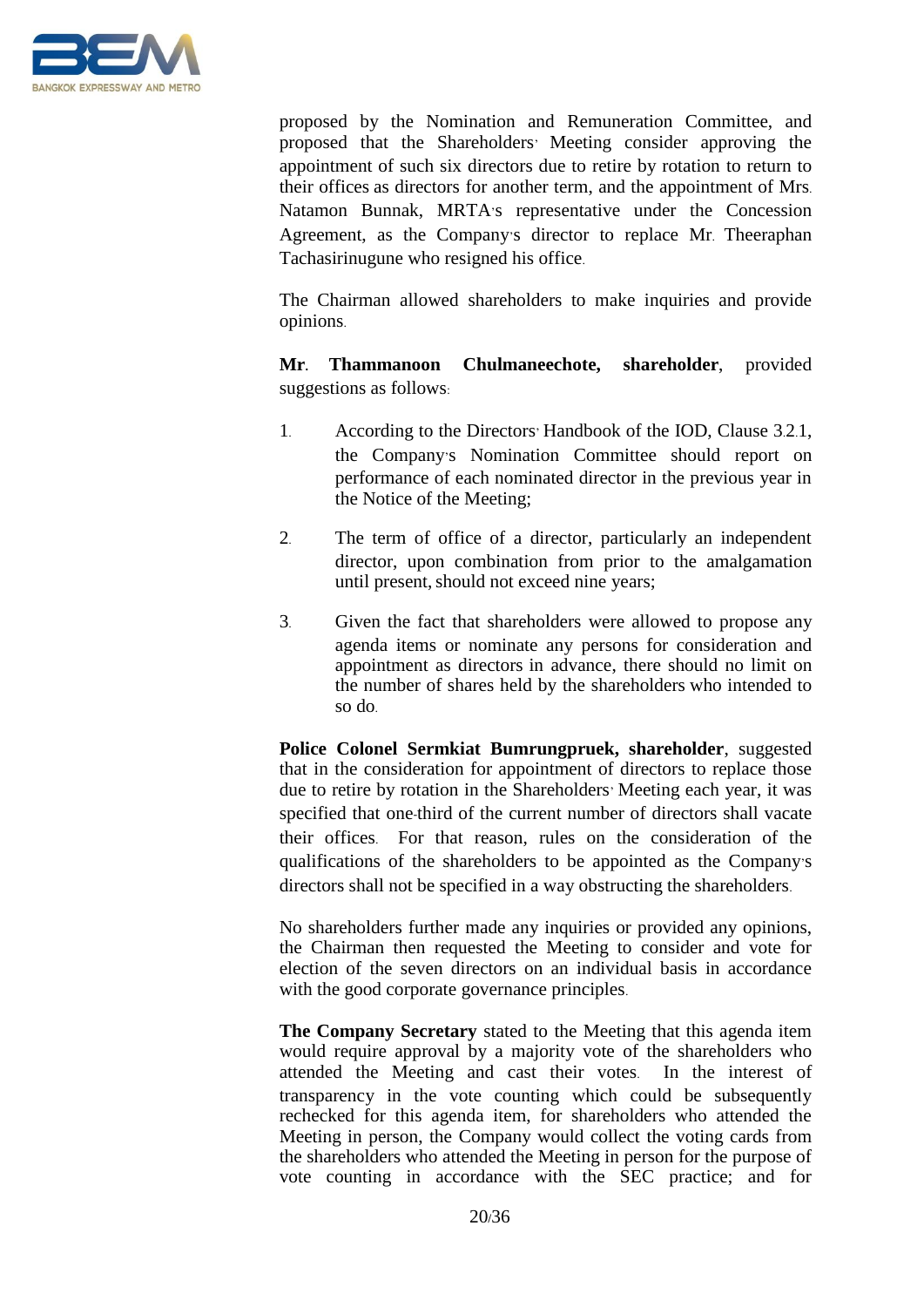

shareholders who had authorized their proxies, the Company would check the vote counting as indicated in the proxy forms.

The Chairman announced the voting results on an individual basis as follows:

1. Mr. Vitoon Tejatussanasoontorn

Total votes on this item: 10,438,441,824 votes

- 10,434,337,013 favorable votes, representing 99.9920 percent 825,215 unfavorable votes, representing 0.0079 percent
	- 3,279,596 abstaining votes
		- 0 vote of void voting card
- 2. General Chetta Thanajaro

Total votes on this item: 10,438,441,824 votes

- 8,912,634,845 favorable votes, representing 85.4118 percent
- 1,522,261,313 unfavorable votes, representing 14.5881 percent
	- 3,545,666 abstaining votes
		- 0 vote of void voting card
- 3. Dr. Annop Tanlamai

Total votes on this item: 10,438,441,824 votes

- 10,433,532,785 favorable votes, representing 99.9842 percent
	- 1,648,111 unfavorable votes, representing 0.0157 percent
		- 3,260,928 abstaining votes
			- 0 vote of void voting card
- 4. Mr. Prasit Dachsiri

Total votes on this item: 10,438,441,824 votes

- 9,665,766,639 favorable votes, representing 92.6281 percent
- 769,250,888 unfavorable votes, representing 7.3718 percent
	- 3,424,297 abstaining votes
		- 0 vote of void voting card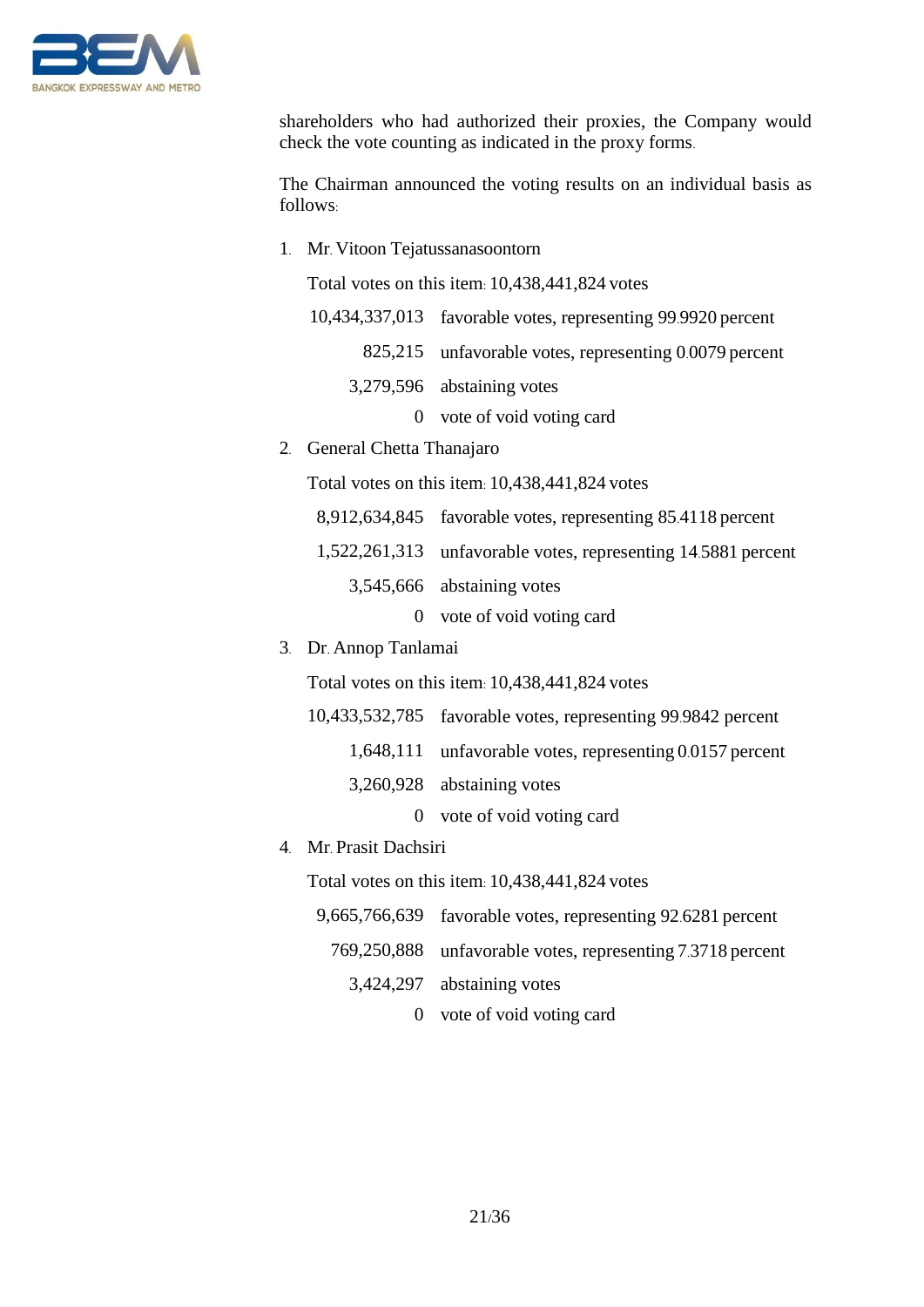

5. Mr. Panit Dunnvatanachit

Total votes on this item: 10,438,441,824 votes

| 9,665,533,092 favorable votes, representing 92.6289 percent |
|-------------------------------------------------------------|
| 769,150,328 unfavorable votes, representing 7.3710 percent  |
| 3,758,404 abstaining votes                                  |

- 0 vote of void voting card
- 6. Dr. Virabongsa Ramangkura

Total votes on this item: 10,438,441,824 votes

| 10,427,894,424 favorable votes, representing 99.9287 percent |
|--------------------------------------------------------------|
| 7,438,840 unfavorable votes, representing 0.0712 percent     |
| 3,108,560 abstaining votes                                   |
| 0 vote of void voting card                                   |

7. Mrs. Natamon Bunnak

Total votes on this item: 10,438,441,824 votes

| 9,653,542,704 favorable votes, representing 92.5102 percent |
|-------------------------------------------------------------|
| 781,567,806 unfavorable votes, representing 7.4897 percent  |
| 3,331,314 abstaining votes                                  |
| 0 vote of void voting card                                  |

The Chairman thanked the Meeting for such confidence and resolution for approval of all six directors to return to their offices for another term, and appointment of Mrs. Natamon Bunnak, a representative of the Mass Rapid Transit Authority of Thailand (MRTA) under the Concession Agreement, as the Company's director to replace Mr. Theeraphan Tachasirinugune who resigned his office.

The Chairman then invited such six directors to return to the Meeting.

The Meeting resolved, by a majority vote of the shareholders who attended the Meeting and cast their votes on an individual basis, to approve the appointment of the directors who were due to retire by rotation, namely, Mr. Vitoon Tejatussanasoontorn, General Chetta Thanajaro, Dr. Annop Tanlamai, Mr. Prasit Dachsiri, Mr. Panit Dunnvatanachit, and Dr. Virabongsa Ramangkura, to return to their offices for another term, and appointment of Mrs. Natamon Bunnak, a representative of the Mass Rapid Transit Authority of Thailand (MRTA) under the Concession Agreement, as the Company's director to replace Mr. Theeraphan Tachasirinugune who resigned his office.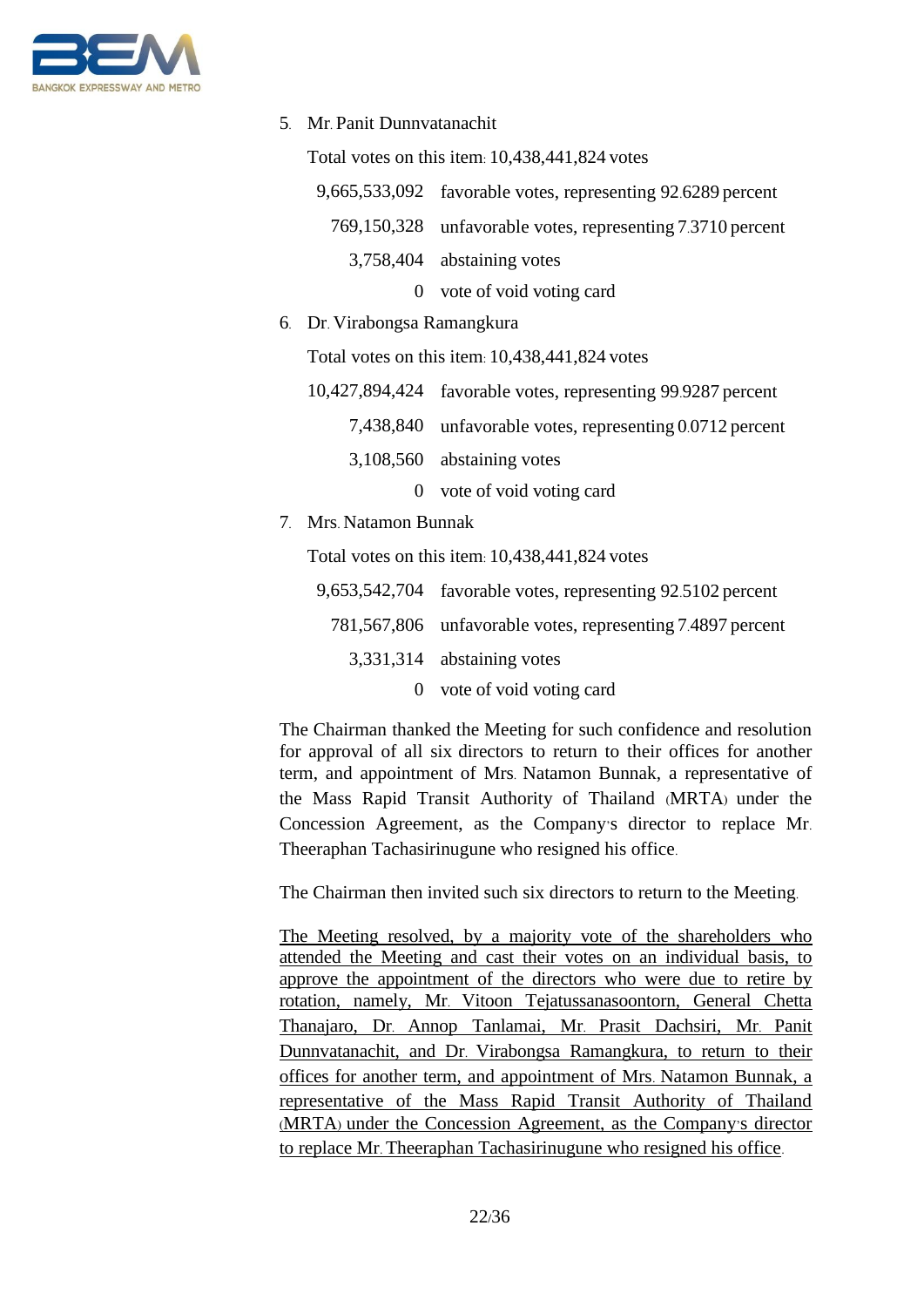

### **Agenda 6 Consideration of the determination of remuneration for directors**

**Mr. Plew Trivisvavet, Chairman of the Meeting**, clarified that Article 15 of the Articles of Association stipulates that directors have the right to receive remuneration from the Company in the form of honorarium, meeting allowances, consideration, bonus or other benefits in other forms, in accordance with the Articles of Association or with the approval of the shareholders in the shareholders' meeting, which may be a fixed amount or in accordance with the rules and may be periodically fixed or permanently fixed until changed. Directors may receive per diem, welfares and expense reimbursement according to the Company's regulations.

The Company has considered proper remuneration for directors based on four clauses of the criteria for consideration of remuneration for directors as follows:

- 1. Remuneration shall be appropriate for and in line with the scope of duties and responsibilities of each director, e.g., as Chairman of the Board of Directors, chairman of each subcommittee and member of the Executive Board, the Audit Committee, the Nomination and Remuneration Committee and the Corporate Governance and Risk Management Committee, who shall receive additional remuneration for such position.
- 2. Remuneration shall be sufficient at the same level as that in similar industry to attract and retain knowledgeable and qualified directors to perform duties for the Company.
- 3. The elements of remuneration are clear, transparent and easy to understand.
- 4. The remuneration shall be considered by the Nomination and Remuneration Committee.

The Nomination and Remuneration Committee's Meeting considered the matter and proposed that the Board of Directors consider proposing the same to the 2018 Annual Ordinary General Meeting of Shareholders to consider determining remuneration for directors, as follows:

- 1. Bonus for directors for 2017 equivalent to that of 2016 in the amount of Baht 19.25 Million;
- 2. Remuneration for directors for 2018 equivalent to that of the previous year in the amount of Baht 18 Million.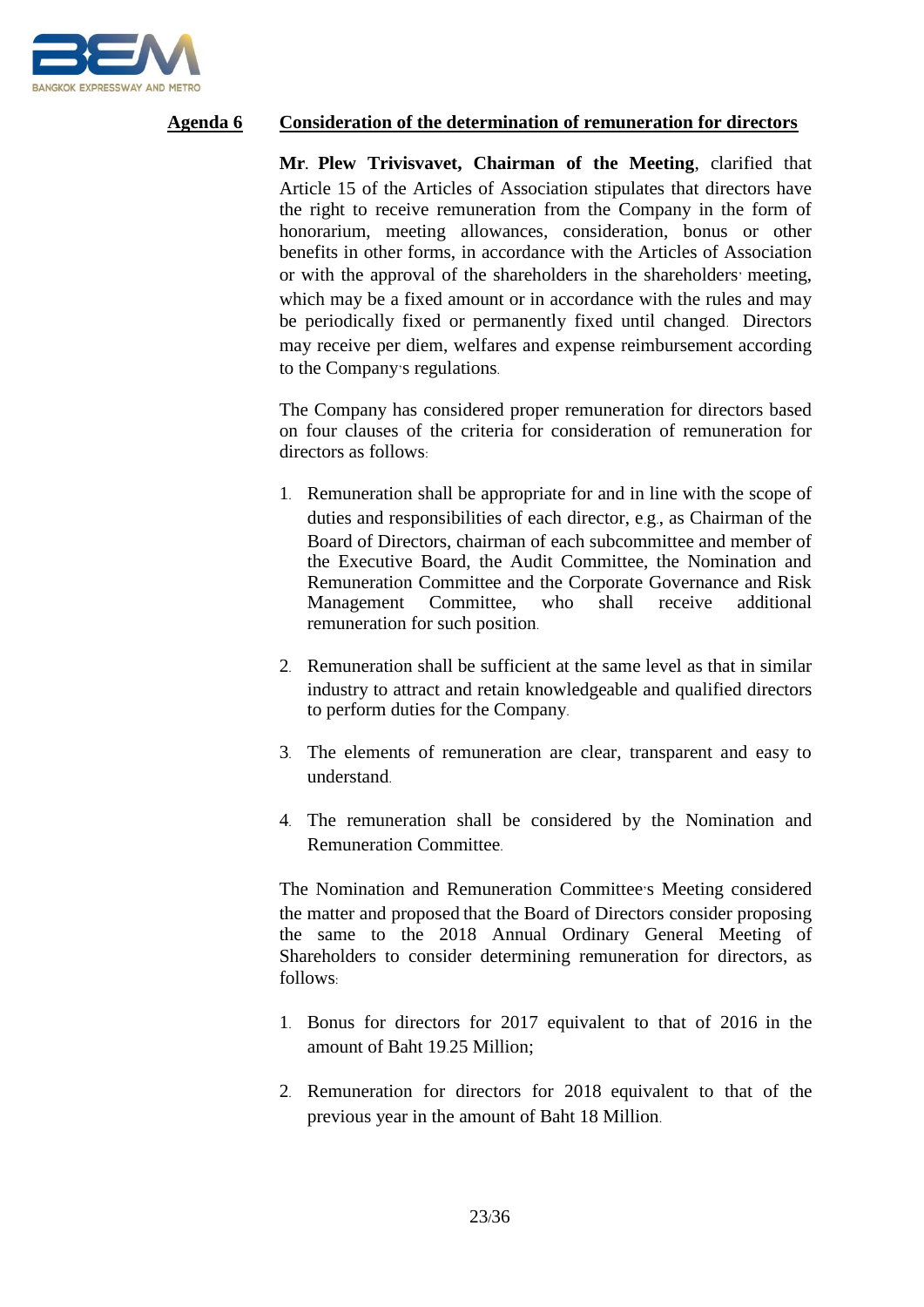

The details were prescribed on pages 48 - 49 of the Notice of the 2018 Annual Ordinary General Meeting of Shareholders.

**The Chairman** added that the Board of Directors considered the matter and deemed appropriate to propose this matter to the 2018 Annual Ordinary General Meeting of Shareholders for approval of the remuneration for directors as proposed by the Nomination and Remuneration Committee.

The Chairman allowed shareholders to make inquiries and provide opinions.

**Mr. Thammanoon Chulmaneechote, shareholder**, inquired as to the determination of remuneration for the Chairman of the Board of Directors which was different from that of directors.

**Mr. Plew Trivisvavet, Chairman**, clarified that the remuneration for the Chairman and other directors would be considered based on their respective responsibilities, per the details on duties and responsibilities as prescribed on pages 48 - 49 of the Notice of the Meeting.

No shareholders further made any inquiries or provided any opinions, the Chairman then requested the Meeting to consider the matter.

**The Company Secretary** stated to the Meeting that this agenda item would require approval by not less than two-thirds of the total number of votes of the shareholders who attended the Meeting.

The Chairman announced the voting results as follows:

Total votes on this item: 10,438,443,124 votes

- 10,419,431,004 favorable votes, representing 99.8178 percent
	- 17,636,234 unfavorable votes, representing 0.1689 percent
		- 1,375,886 abstaining votes, representing 0.0131 percent
			- 0 vote of void voting card, representing 0 percent

The Meeting resolved, by not less than two-thirds of the total number of votes of the shareholders who attended the Meeting, to approve the remuneration for directors as proposed by the Nomination and Remuneration Committee, as follows:

- 1. Bonus for directors for 2017 equivalent to that of 2016 in the amount not exceeding Baht 19.25 Million;
- 2. Remuneration for directors for 2018 equivalent to that of the previous year in the amount not exceeding Baht 18 Million.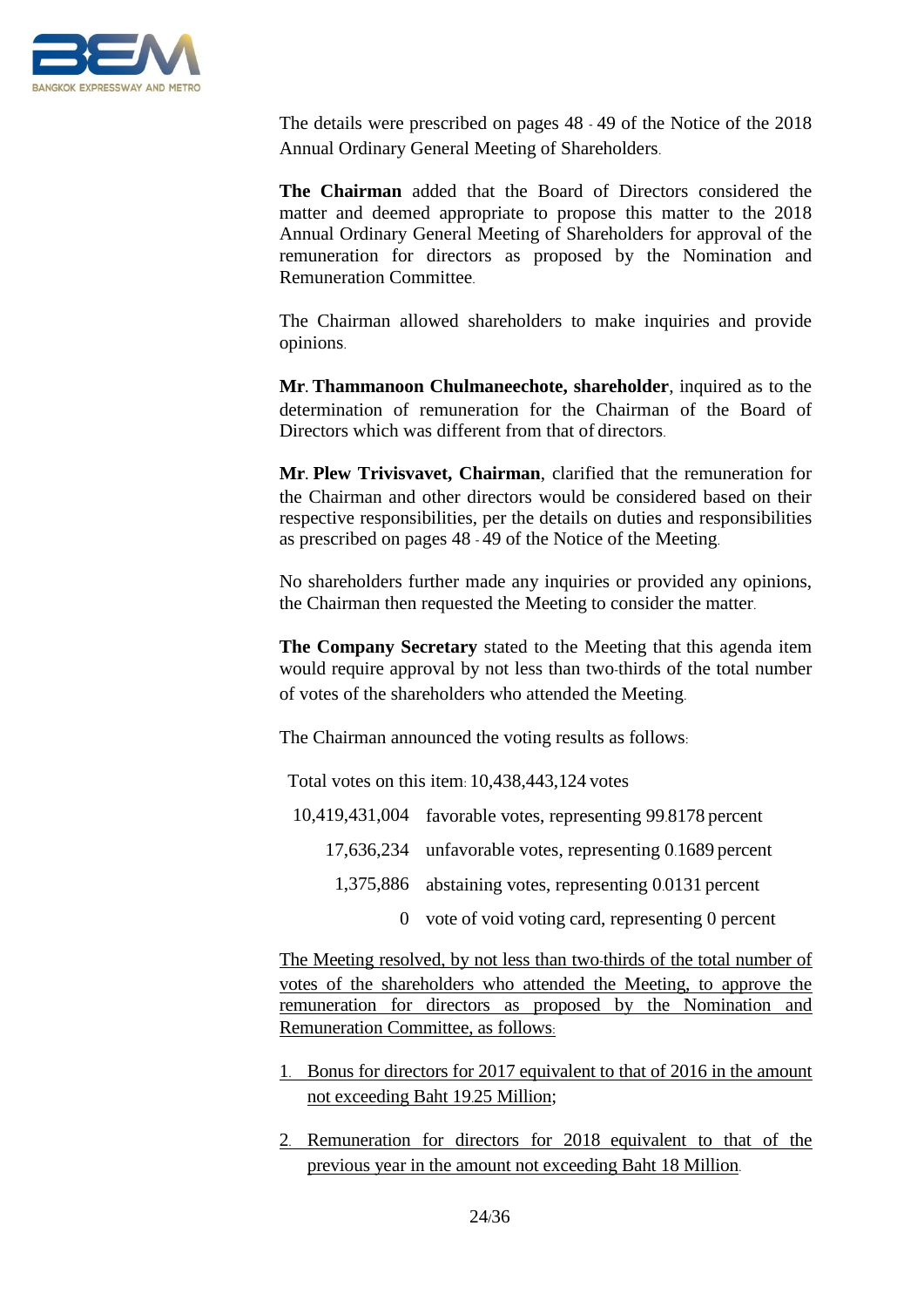

## **Agenda 7 Consideration of the appointment of auditor and fixing of remuneration**

The Chairman requested Mr. Vitoon Tejatussanasoontorn, Chairman of the Audit Committee, to make clarification on the appointment of auditor and the fixing of remuneration to the Meeting.

**Mr. Vitoon Tejatussanasoontorn, Chairman of the Audit Committee**, clarified that the Audit Committee's Meeting, along with the management, jointly considered the qualifications of the auditor in respect of the reliability, independence, knowledge and experience in audit performance, capacity to provide advice on accounting standards, certification of the financial statements in a timely manner, and appropriateness of remuneration, and resolved to propose this matter to the Board of Directors to consider proposing to the Meeting of Shareholders for appointment of auditor and fixing of remuneration for 2018, as follows:

1) Either of the auditors from EY Office Limited, namely, Miss Isaraporn Wisutthiyan or Miss Supannee Triyanantakul or Miss Watoo Kayankannavee of EY Office Limited be appointed as the Company's auditor for 2018, who shall be authorized to audit and sign for certification of the Company's financial statements for 2018.

In this regard, the auditors as listed above also served as the auditor of the subsidiaries, namely, Northern Bangkok Expressway Company Limited and Bangkok Metro Networks Limited.

The proposed auditors had neither relationship with nor interest in the Company or its subsidiaries, executives, major shareholders or their related persons.

2) Auditing fee be fixed in the amount of Baht 3,830,000 and other expenses as actually incurred.

When compared to the auditing fee in the previous year, the auditing fee increased by Baht 480,000 or representing 14.33 percent, due to the fact that in 2018, the scope of work increased since the Company had been granted the concession for the MRT Blue Line Extension Project.

However, when compared to the average auditing fees of other listed companies in the same sector, the Company's auditing fee was reasonable. The Company coordinated with three other auditing firms of equal repute, namely, PricewaterhouseCoopers ABAS Limited, Deloitte Touche Tohmatsu Jaiyos Co., Ltd., and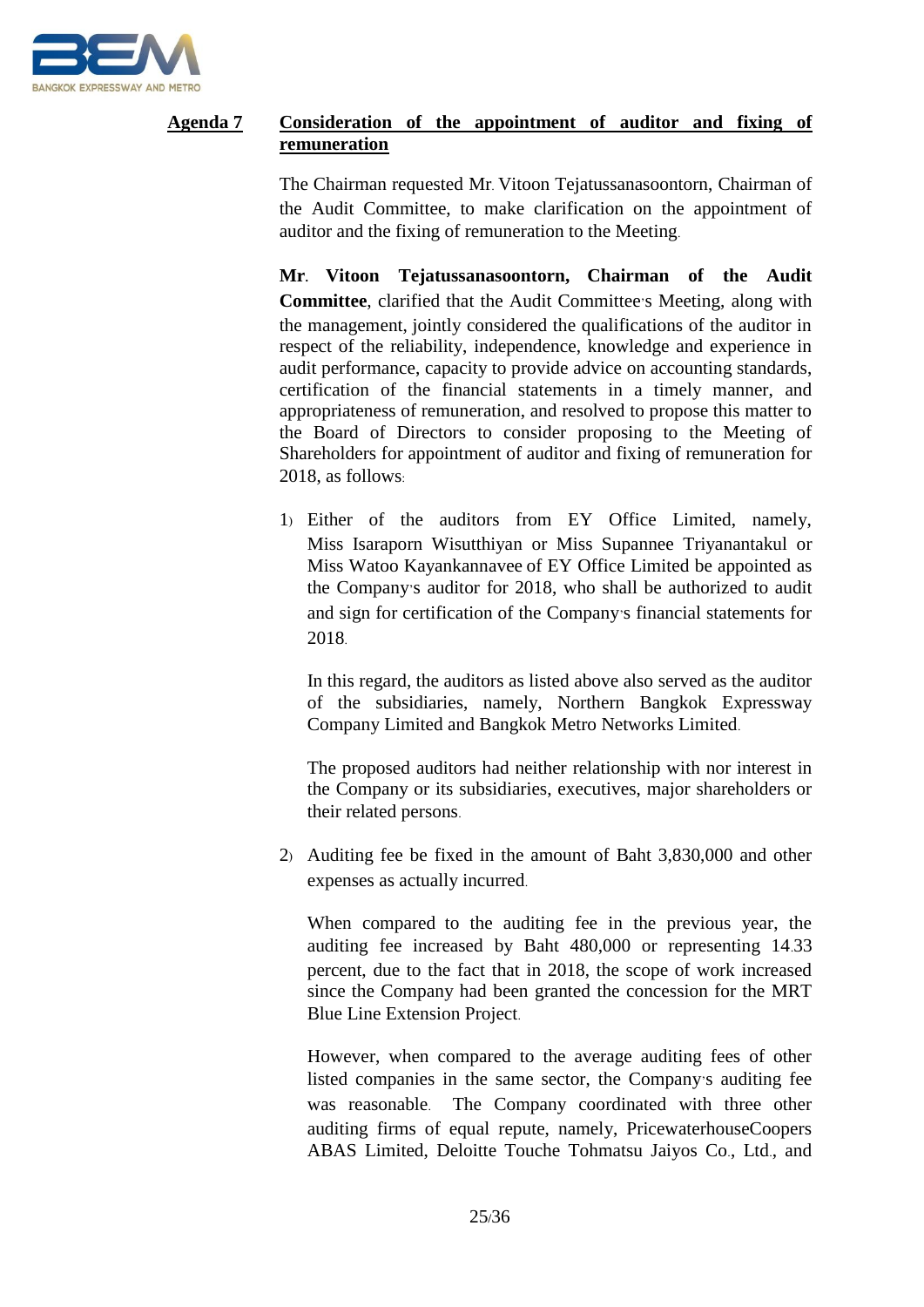

KPMG Phoomchai Audit Co., Ltd., and all three of them did not submit their auditing proposals.

**The Chairman** added that the Board of Directors resolved to propose that the Ordinary General Meeting of Shareholders consider approving the appointment of auditor and fixing the remuneration as proposed by the Audit Committee.

The Chairman allowed shareholders to make inquiries and provide opinions.

**Mr. Chatree Charoennueang, shareholder**, suggested that the Company should execute an engagement agreement with its audit firm, as other listed companies did encounter a problem in a way which its auditor discontinued the audit service during the year, as a result, the share trading of such listed company was suspended, thereby causing damage to shareholders. Therefore, should the Company have executed such agreement and should such a problem occur, the Company would be entitled to file a lawsuit demanding damages from the auditor.

**The Chairman** clarified that the Company would keep ensuring that the Company would not allow such other listed company's problem of this nature to happen to the Company.

**Police Colonel Sermkiat Bumrungpruek, shareholder**, stated that pursuant to Section 120 of the Public Limited Company Act, the annual ordinary meeting of shareholders shall appoint an auditor and determine remuneration of the auditor of the company every year. The former auditor may be re-appointed. Therefore, the auditing fee should be determined in a fixed amount, excluding other expenses, in which there would be a loophole. He then suggested that the Company delete the wording "other expenses as actually incurred".

**Mr. Vicha Chokpongpan, shareholder**, expressed his opinion as to the remuneration for the auditor with the wording "other expenses as actually incurred", as specified by the Company, that it would be likely to refer to the payment actually paid to the auditor; should there be a remainder from such payment, the Company would be able to keep it.

No shareholders further made any inquiries or provided any opinions, the Chairman then requested the Meeting to consider the matter.

**The Company Secretary** stated to the Meeting that this agenda item would require approval by a majority vote of the shareholders who attended the Meeting and cast their votes.

The Chairman announced the voting results as follows: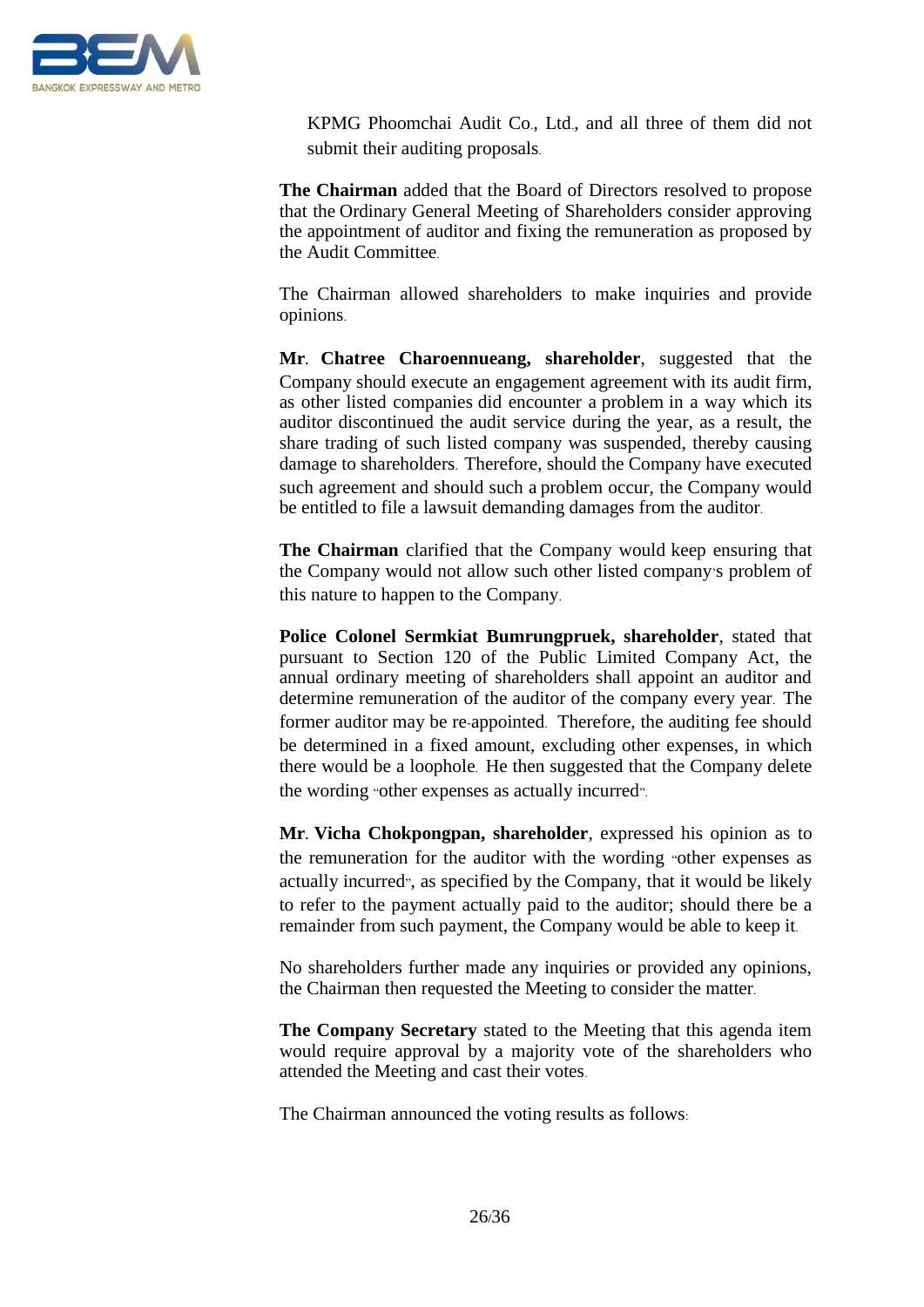

Total votes on this item: 10,438,444,868 votes

- 10,434,934,424 favorable votes, representing 99.9764 percent
	- 2,459,529 unfavorable votes, representing 0.0235 percent
		- 1,050,915 abstaining votes
			- 0 vote of void voting card

The Meeting resolved, by a majority vote of the shareholders who attended the Meeting and cast their votes, to approve the appointment of either Miss Isaraporn Wisutthiyan or Miss Supannee Triyanantakul or Miss Watoo Kayankannavee of EY Office Limited as the Company's auditor for 2018, who shall be authorized to audit and sign for certification of the Company's financial statements for 2018, with the remuneration not exceeding Baht 3,830,000 and other expenses as actually incurred.

# **Agenda 8 Execution of the connected transaction on engagement of CH. Karnchang Public Company Limited as the contractor for maintenance services on civil infrastructure and E&M Systems for the MRT Blue Line Project**

The Chairman requested Dr. Sombat Kitjalaksana, Managing Director, to clarify the details to the Meeting.

**Dr. Sombat Kitjalaksana, Managing Director**, clarified that the details on seeking approval in this agenda item were prescribed on page 52 of the Notice of the Meeting and the Information Memorandums which were delivered to the shareholders. He therefore showed the video presentation for summary information on the project and the engagement.

**The Chairman** added that in the consideration of this agenda item, the Board of Director, excluding the interested directors and/or connected persons, considered the matter and deemed appropriate to propose that the Shareholders' Meeting consider granting approval for the Company to execute the connected transaction on engagement of CH. Karnchang Public Company Limited to carry out management of the maintenance services on civil infrastructure and E&M Systems for the MRT Blue Line Project in the total amount of Baht 2,777.7 Million (excluding valued added tax).

The Chairman allowed shareholders to make inquiries and provide opinions.

**Miss Wipha Suwanit, shareholder**, inquired as follows: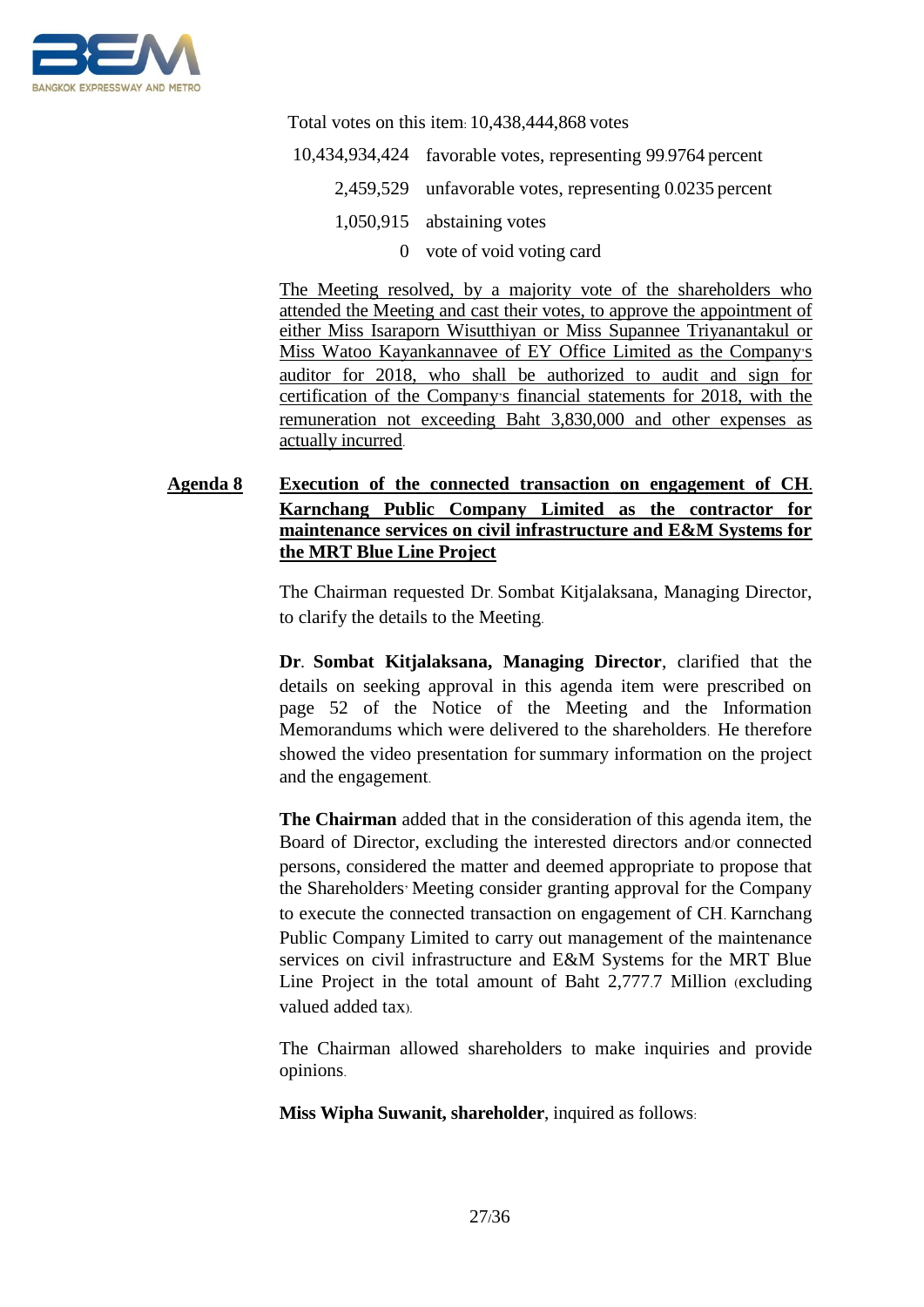

- 1. Why CH. Karnchang Public Company Limited was selected to perform this work; and given the fact that CH. Karnchang Public Company Limited continued to be engaged by the Company, whether it would be considered a monopoly on engagement or not; and should CH. Karnchang Public Company Limited fail to complete the work, after its acceptance of this work, whether there would have any impact or not.
- 2. Why InfraAsia (Hong Kong) Ltd. was selected as the Company's independent appraiser; and he stated that the appraised prices were different by merely Baht 70 Million, which was considered a very slight difference.

# **Mr. Patchara Netsuwan, Independent Financial Advisor**, clarified as follows:

- 1. It was considered a good point that the Company had been selecting CH. Karnchang Public Company Limited to carry out the work of this nature, on the grounds that CH. Karnchang Public Company Limited had direct expertise in construction and installation of the metro system, whereby the Company and CH. Karnchang Public Company Limited could easily coordinate and negotiate between each other, thereby saving time in negotiating with the contractor in other works.
- 2. The reason for selection of InfraAsia (Hong Kong) Ltd. was that it was a large company which was trusted by the governmental agencies responsible for the railway system and by other companies running business in such nature of work. In this respect, the Independent Financial Advisor had already made clarification in the Report on Opinions of the Independent Financial Advisor on the Connected Transaction, on page 5, as delivered to the shareholders.

**Police Colonel Sermkiat Bumrungpruek, shareholder**, further opined that the reasons for selection of CH. Karnchang Public Company Limited were prescribed in the report on the connected transaction, which was prepared by the Independent Financial Advisor; and that he agreed with such reasons, as CH. Karnchang Public Company Limited had its engineer team with abilities and expertise in the work, for example, the successful construction of the underground tunnel running through the Chao Phraya River; he also proposed that there should be amalgamation between the Company and CH. Karnchang Public Company Limited in order to eliminate the problem on connected transactions.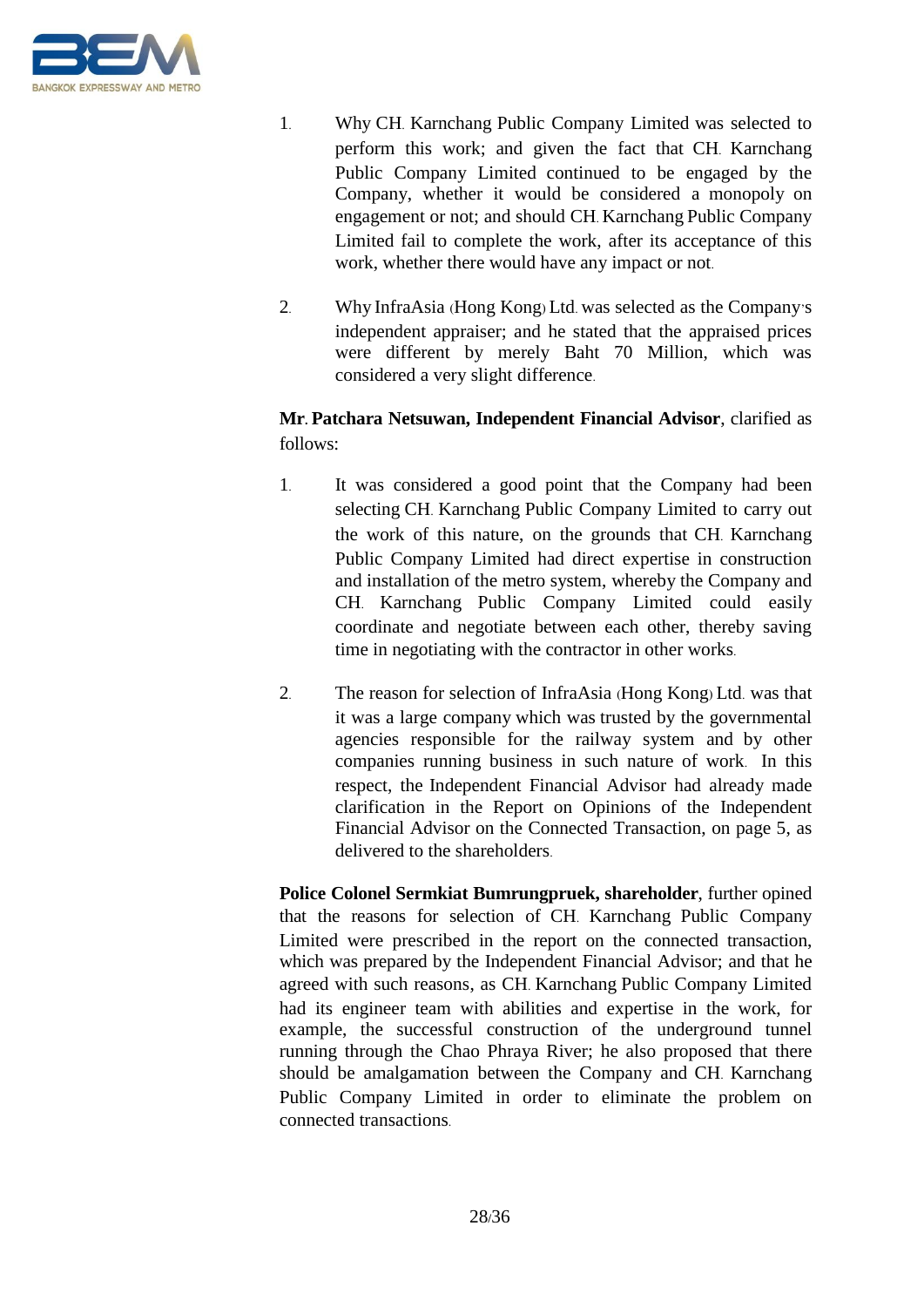

No shareholders further made any inquiries or provided any opinions, the Chairman then requested the Meeting to consider the matter.

**The Company Secretary** stated to the Meeting that this agenda item would require approval by not less than three-fourths of the total number of votes of the shareholders who attended the Meeting and had the voting right, excluding the votes of the interested shareholders.

In this agenda item, the shareholders, who were connected with CH. Karnchang Public Company Limited as connected persons or interested persons, shall not have the right to vote, holding among them a total of 4,776,656,436 shares, as per the list shown in the Information Memorandum on Connected Transaction regarding Engagement of CH. Karnchang Public Company Limited as the Contractor for Maintenance Services on Civil Infrastructure and E&M Systems for the MRT Blue Line Project, in Clause 8, on pages 5 - 8.

The Chairman announced the voting results as follows:

Total votes of shareholders attending the Meeting in this agenda item were 10,437,750,238 votes, 4,725,606,761 votes of which had no the voting right in this agenda item as they were connected persons or interested persons, therefore, there remained 5,712,143,477 votes having the right to vote in this agenda item. The voting results were as follows:

5,708,164,951 favorable votes, representing 99.9303 percent 724,578 unfavorable votes, representing 0.0126 percent 3,253,948 abstaining votes, representing 0.0569 percent 0 vote of void voting card, representing 0 percent

The Meeting resolved, by more than three-fourths of the total number of votes of the shareholders who attended the Meeting and had the voting right, excluding the votes of the interested shareholders, to grant approval for the Company to execute the connected transaction on engagement of CH. Karnchang Public Company Limited to carry out management of the maintenance services on civil infrastructure and E&M Systems for the MRT Blue Line Project in the total amount of Baht 2,777.7 Million (excluding valued added tax).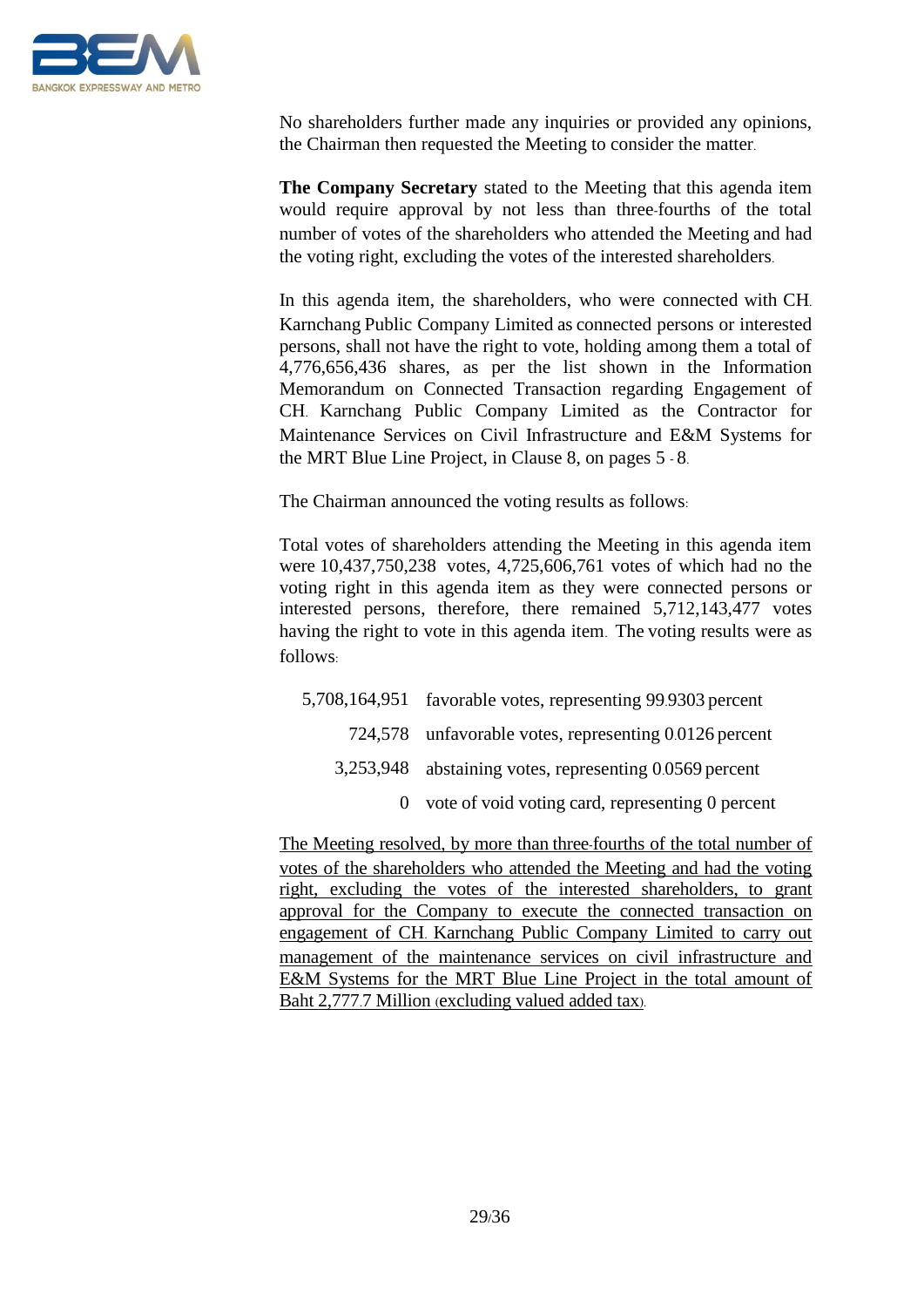

# **Agenda 9 Execution of the connected transaction on disposition of ordinary shares in Xayaburi Power Company Limited to CK Power Public Company Limited**

The Chairman requested Mrs. Payao Marittanaporn, Managing Director, to clarify the details to the Meeting.

**Mrs. Payao Marittanaporn, Managing Director**, clarified to the Meeting that the details on seeking approval in this agenda item were prescribed on page 53 of the Notice of the Meeting and the Information Memorandum on connected transaction on disposition of ordinary shares in Xayaburi Power Company Limited to CK Power Public Company Limited which were delivered to the shareholders. She therefore showed the video presentation for summary information on such disposition of shares.

**The Chairman** added that in the consideration of this agenda item, the Board of Director, excluding the interested directors and/or connected persons, considered the matter and deemed appropriate to propose that the Shareholders' Meeting consider granting approval for the disposition of all 201,457,499 ordinary shares in Xayaburi Power Company Limited (XPCL) held by the Company or representing 7.50 percent of XPCL's registered capital to CK Power Public Company Limited, in the total transaction value of Baht 2,065 Million.

The Chairman requested the Independent Financial Advisor to clarify additional details to the Meeting.

**Mr. Annop Saengvanich, Independent Financial Advisor**, clarified that the Company had its investments in Xayaburi Power Company Limited (XPCL) prior to the amalgamation as BEM, namely, the Company held 201,457,499 shares in it, representing 7.50 percent of its registered capital. Subsequently, CKP notified its intention to acquire all shares held by the Company in XPCL. In this regard, in consideration of the price justification and conditions for the execution of the transaction, the Independent Financial Advisor used the price appraisal method based on the discounted cash flow approach in providing its opinions on the execution of the transaction. This was because such approach could reflect the future operational results of the project, the value of shares in proportion to the Company's shareholding would be Baht 1,894 Million, which was lower than the price of Baht 2,065 Million at which the Company had agreed to trade by Baht 171 Million or representing 8.3 percent. Upon determination of the sensitivity analysis of the discount rate, the value would range between Baht 1,722 - 2,071 Million, as per the details as prescribed on page 44 of the Report on Opinions of the Independent Financial Advisor. As for the disposition of the ordinary shares in XPCL to CKP,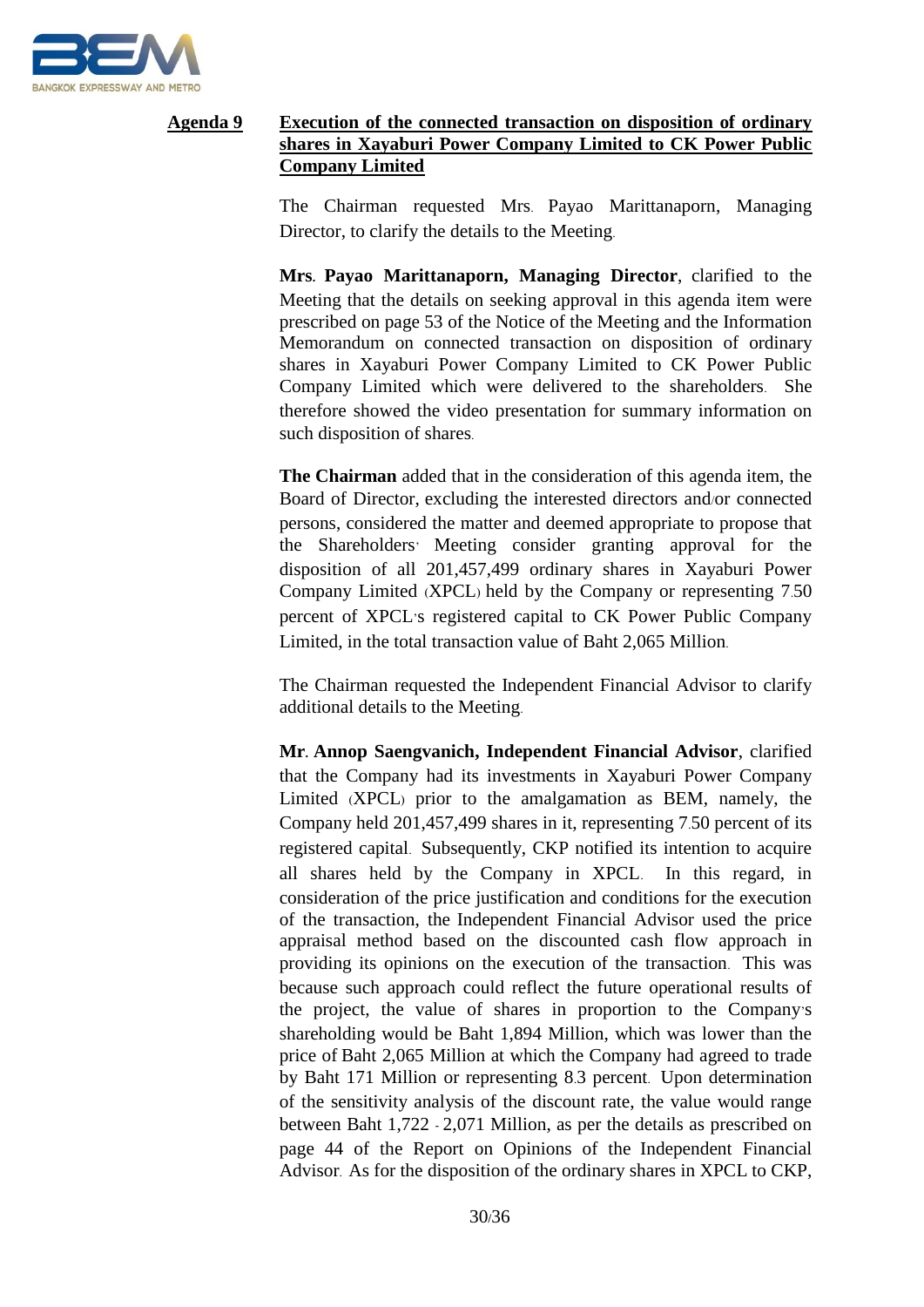

the trading value of Baht 2,065 Million was considered reasonable, as it was in the range of the appraised prices as calculated by the Independent Financial Advisor. Based on the aforesaid reasons, the Independent Financial Advisor was of the view that the execution of this transaction was considered reasonable.

The Chairman allowed shareholders to make inquiries and provide opinions.

**Mr. Warun Trakulpadejkrai, shareholder**, inquired as follows: in case the Company had not yet sold such shares, but waiting for dividend from XPCL, whether it would be more beneficial to the Company or not; and how much dividend received by the Company each year.

**Mr. Annop Saengvanich, Independent Financial Advisor**, clarified that the project of XPCL had not yet declared dividend payment. At present, it was pending construction process, which would be completed in 2019, and it would be able to make dividend payment in and around 2021. In this regard, the price as appraised by the Company already included profit to be received by the Company in the future.

**Miss Siriporn Siriphaibun, shareholder**, inquired about the following matters:

- 1. The period of the Concession Agreement of XPCL's project.
- 2. The origin of the figures of the profit recognition from the sale of investments on this occasion in the amount of approximately Baht 300 Million.

# **Mr. Annop Saengvanich, Independent Financial Advisor**, clarified as follows:

- 1. The period of the Concession Agreement of XPCL's project was 31 years.
- 2. The net profit to be received by the Company from the sale of investments in the total amount of approximately Baht 300 Million was derived from the difference between the selling price and the investment fund which BEM gradually invested in XPCL, in proportion to its shareholding of 7.5 percent from the beginning until May 2018.

**Miss Nuchchanart Youngchana, shareholder**, inquired as to the book value of XPCL's shares and the price of XPCL's shares as sold to CKP.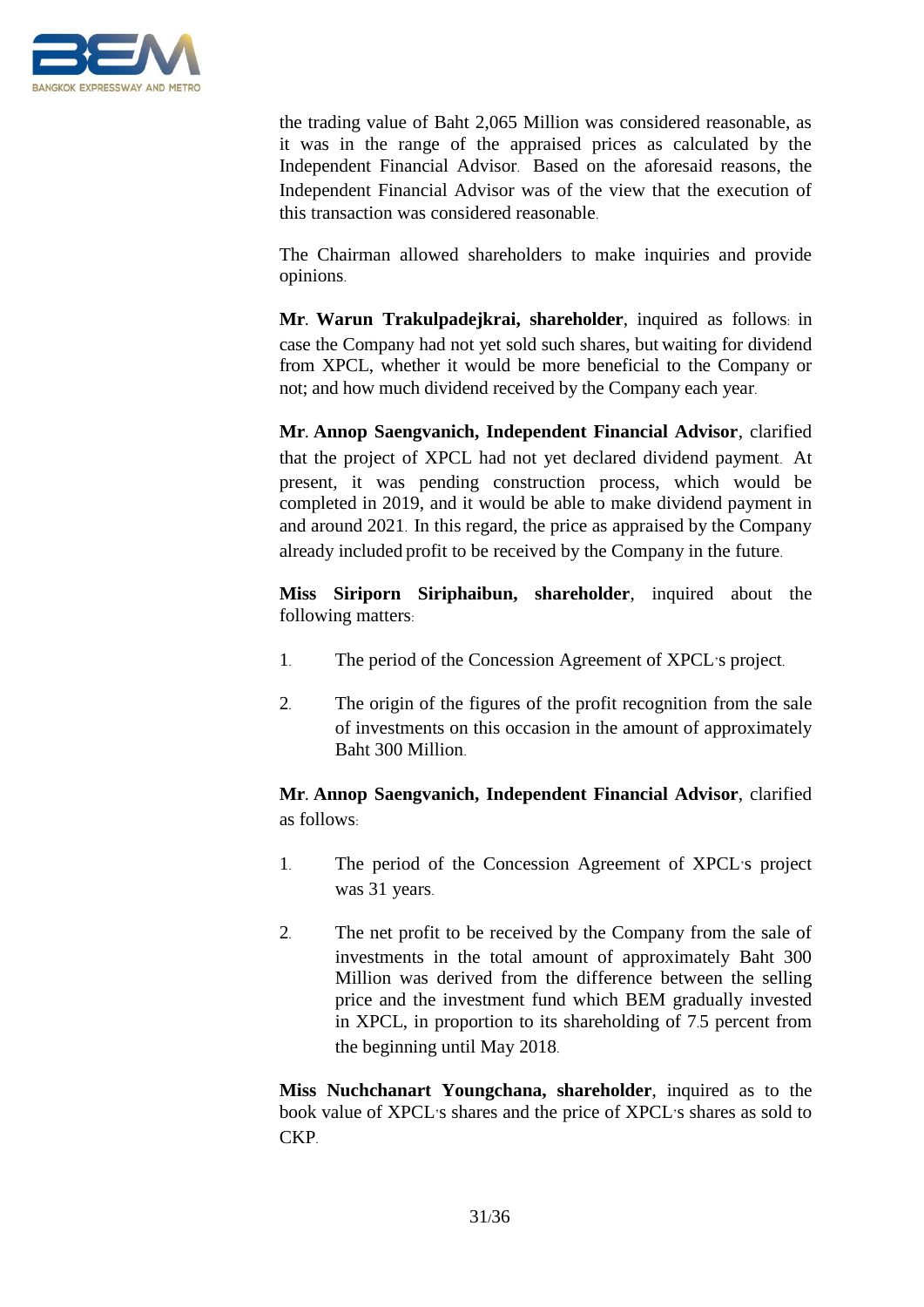

**Mr. Annop Saengvanich, Independent Financial Advisor**, clarified as follows:

- 1. The book value was specified on page 29 of the Report on Opinions of the Independent Financial Advisor. The book value was at approximately Baht 7.77 per share, at the par value of Baht 10.
- 2. The price of XPCL's 201,457,499 shares was Baht 2,065 Million, representing the average price of approximately Baht 10.25 per share.

**Mr. Direk Khunnawutwanich, shareholder**, inquired as follows: on page 12 of the document, the Independent Financial Advisor appraised the price at Baht 1,889 - 2,250 Million, whether any connected persons of CKP were aware of such price or not, and why the Company did not sell the shares at the price of Baht 2,200 Million, but Baht 2,065 Million.

**Mr. Annop Saengvanich, Independent Financial Advisor**, clarified that the standard price as appraised was at approximately Baht 1,894 Million, but the price appraisal must be shown in a range, the results of which would be between Baht 1,722 - 2,071 Million. That was to say that the Company would be able to offer shares for sale at the price higher than the standard price as appraised.

**Police Colonel Sermkiat Bumrungpruek, shareholder**, inquired whether the Company was aware of information on sale of electricity ahead of schedule or not.

**Mrs. Payao Marittanaporn, Managing Director**, additionally clarified that it must take into consideration the assumptions caused by external factors, such as, interest rate, volume of rainfall and water, affecting the calculation of the selling price of XPCL's shares, which in the future, the Company might not be able to sell XPCL's shares at such price. In addition, the Company was aware that the power plant project would be opened ahead of schedule, in which case, the Company already required the consulting company to calculate the total revenues to be generated, and the negotiation with CKP was conducted until the agreement on the reasonable price could reached.

**Mr. Annop Saengvanich, Independent Financial Advisor**, added that the information on gradual opening for operation of the generator was already specified on page 36 of the Report of the Independent Financial Advisor.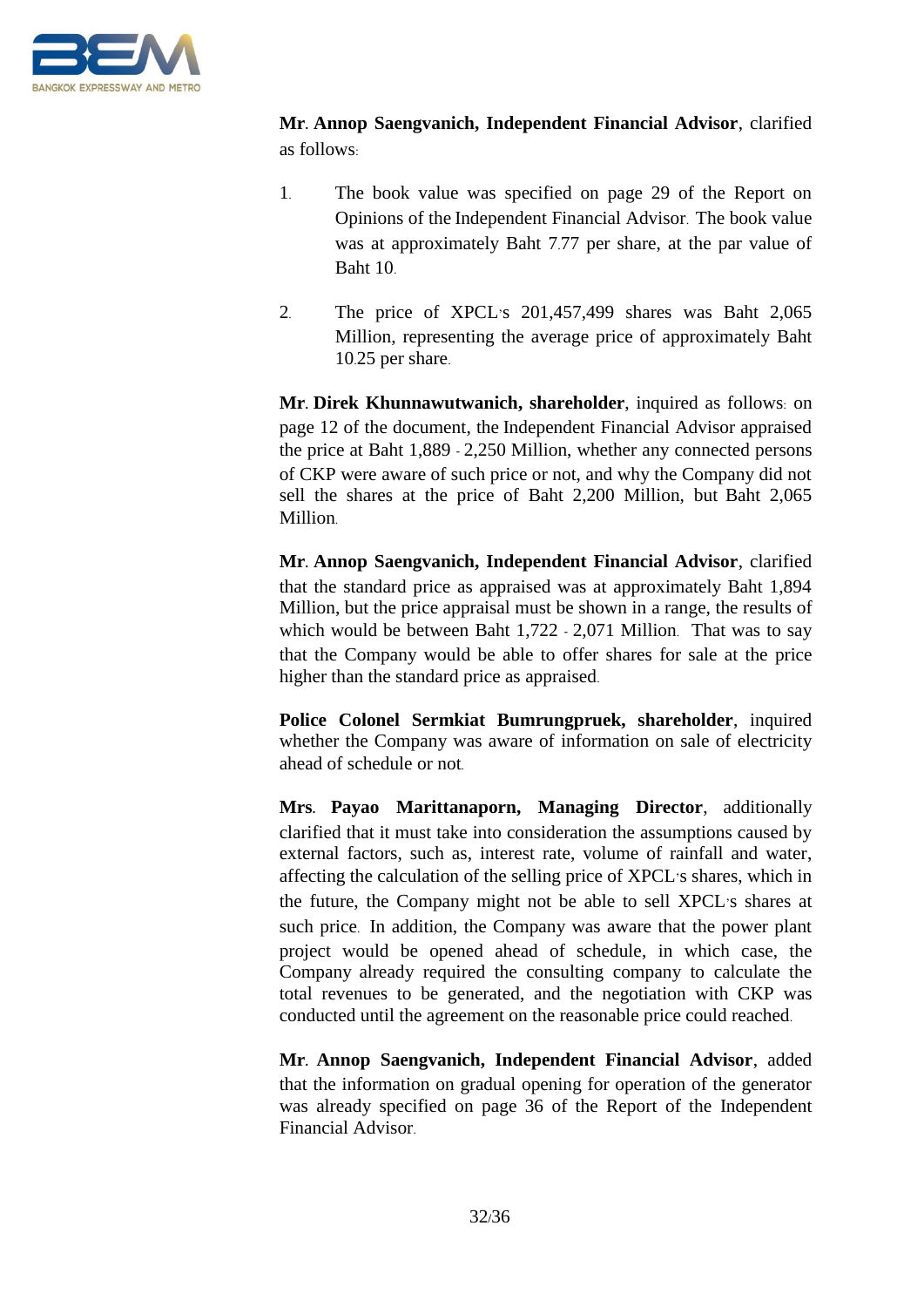

**Miss Patcharin Chanmetha, shareholder**, inquired as follows: should the Company receive the share payment from this disposition of shares in installments from CKP, whether it could be said that the Company lost an opportunity to receive the dividend payment or not.

**Mrs. Payao Marittanaporn, Managing Director**, clarified that the Company would receive such share payment in full on one occasion.

**Mr. Wathin Chutiparo, shareholder**, opined that should the Company use the proceeds from the disposition of shares in XPCL to invest in other projects, it might be considered a risk which would cause the Company's loss more than that from the continued holding of XPCL's shares. The profit in the subsequent years of XPCL's concession would be up to Baht 200 Million so it would have been better if the Company had used the same for investment by issuing debentures.

**Mrs. Payao Marittanaporn, Managing Director**, clarified that according to the document, the figures as shown were the profit to be received by XPCL in the next 10 or 30 years, which were the profit of different periods of time. The correct comparison should be made at the same period of time. Should the Company have to wait to receive the profit each year, the value of money would be different from that as received in the current year. In calculation of the value of the selling price of such shares, the Company already included the profit in the future to be received throughout the concession period as present value. As for the loan borrowing, the Company must maintain its debt to equity ratio. The issuance of debentures was a change of debt from bank to minimize finance cost.

**Mr. Wiwat Kusakul, shareholder**, inquired as to the necessity in the disposition of the shares in XPCL to be made at this time; and inquired whether the estimated figures used by the Company in the calculation were correct or not; and he therefore requested the Company to consider the long-term benefits to be derived from receiving dividend payment.

**Miss Thanyalak Sitthikraisorn, shareholder**, provided an opinion that the calculation of such profit was to find the discount future value to present value, and she was of the view that the Company's disposition of such shares at this time was suitable in the manner that the Company would use the proceeds to make other investments to benefit the Company.

**The Chairman** clarified that the Company had assigned the consulting company with professional knowledge to carefully make the calculation, and it was deemed appropriate.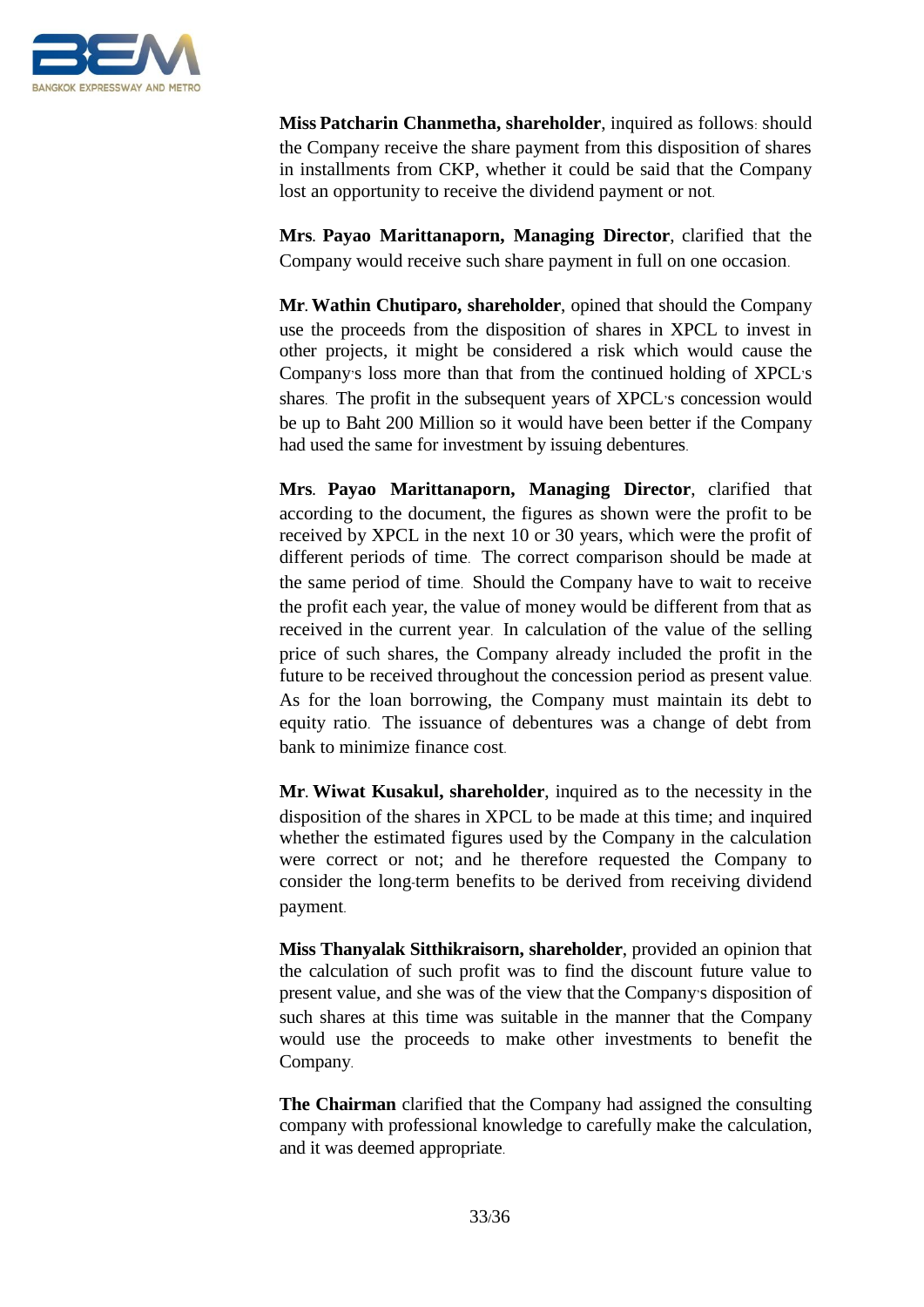

**Mr. Chaiyarat Sriwongcharoen, shareholder**, opined that he agreed with the disposition of the shares at this time, as currently, the Company got the good price; it would rather than to wait for uncertainty in the future.

No shareholders further made any inquiries or provided any opinions, the Chairman then requested the Meeting to consider the matter.

**The Company Secretary** stated to the Meeting that this agenda item would require approval by not less than three-fourths of the total number of votes of the shareholders who attended the Meeting and had the voting right, excluding the votes of the interested shareholders.

In this agenda item, the shareholders, who were connected with CH. Karnchang Public Company Limited as connected persons or interested persons, shall not have the right to vote, holding among them a total of 4,778,415,043 shares, as per the list shown in the Information Memorandum on Connected Transaction regarding disposition of ordinary shares in Xayaburi Power Company Limited to CK Power Public Company Limited, in Clause 12, on pages 8 - 12.

The Chairman announced the voting results as follows:

Total votes of shareholders attending the Meeting in this agenda item were 10,438,633,975 votes, 4,727,884,043 votes of which had no voting right in this agenda item as they were connected persons or interested persons, therefore, there remained 5,710,749,932 votes having the right to vote in this agenda item. The voting results were as follows:

- 5,705,208,092 favorable votes, representing 99.9029 percent 3,667,243 unfavorable votes, representing 0.0642 percent 1,773,440 abstaining votes, representing 0.0310 percent
	- 101,157 votes of void voting cards, representing 0.0017 percent

The Meeting resolved, by more than three-fourths of the total number of votes of the shareholders who attended the Meeting and had the voting right, excluding the votes of the interested shareholders, to grant approval for the Company to execute the connected transaction on the disposition of all 201,457,499 ordinary shares in Xayaburi Power Company Limited (XPCL) held by the Company or representing 7.50 percent of XPCL's registered capital to CK Power Public Company Limited, in the total transaction value of Baht 2,065 Million (excluding value added tax).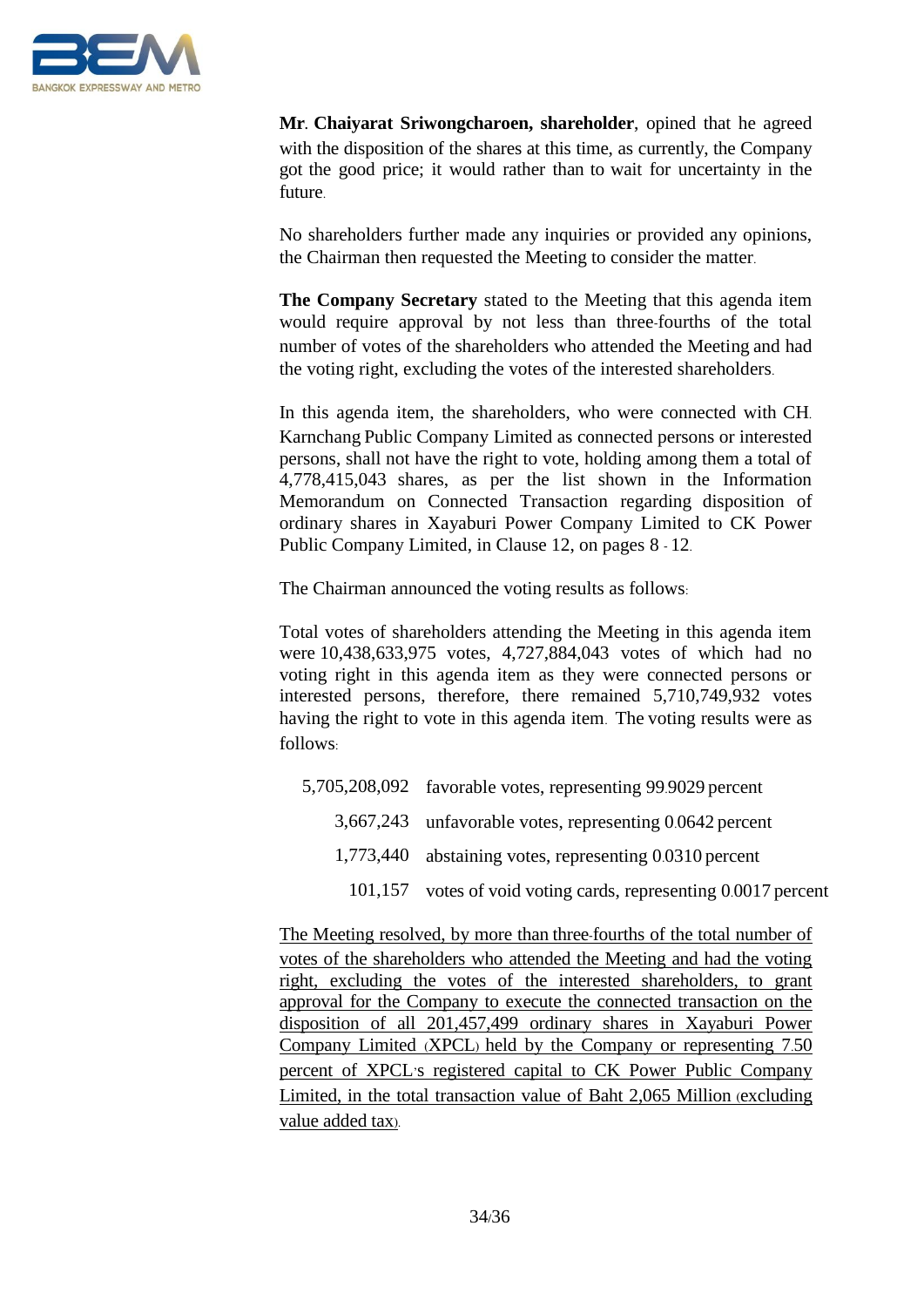

## **Agenda 10 Other matters**

The Chairman allowed shareholders to further ask questions and provide opinions.

**Mr. Tawee Leesirichaikul, shareholder**, provided suggestions as follows:

- 1. Whether the Company was able to reserve any money for repurchase of such shares in the future or not.
- 2. As to the MRT Blue Line Extension Project which would be completed in 2019 - 2020, it would have been better if the Company had given the MRT stations as connected to the BTS stations the same names, in order to facilitate tourists' travelling and to prevent any confusion.
- 3. As for the route of the MRT Brown Line Project, it should be connected to the expressway from the north to the south sides, in order to ensure the circle transportation. In doing so, the Company might be granted an additional concession.

**Mr. Kraiwan Katawanit, shareholder**, provided a suggestion on the presentation of the voting results in the Shareholders' Meeting that information of the shareholders having no the voting rights should be shown, in addition to that as clarified in the Notice of the Meeting. With respect of QR Code for additional information of the documents in support of the Shareholders' Meeting, the QR Code should be provided separately in each document.

**Miss Nuchchanart Youngchana, shareholder**, suggested that the Company provide for more commercial leased space service, and she admired the Company for its social participation.

**Mr. Direk Khunnawutwanich, shareholder**, suggested that there should be an increase of the Easy Pass lanes; alert system when forgetting to top up the card; system development to ensure more speed of the barrier gates; special vehicle to open the traffic lane on the expressway(s); and requested the Company to grant any discounts to the passengers using the Easy Pass cards.

**Mr. Chaiyarat Sriwongcharoen, shareholder**, suggested that there should be a site visit at Wat Mangkon Station; and that the Company arrange for screen doors notifying the next stations for the MRT project, Lak Song - Tha Phra Section.